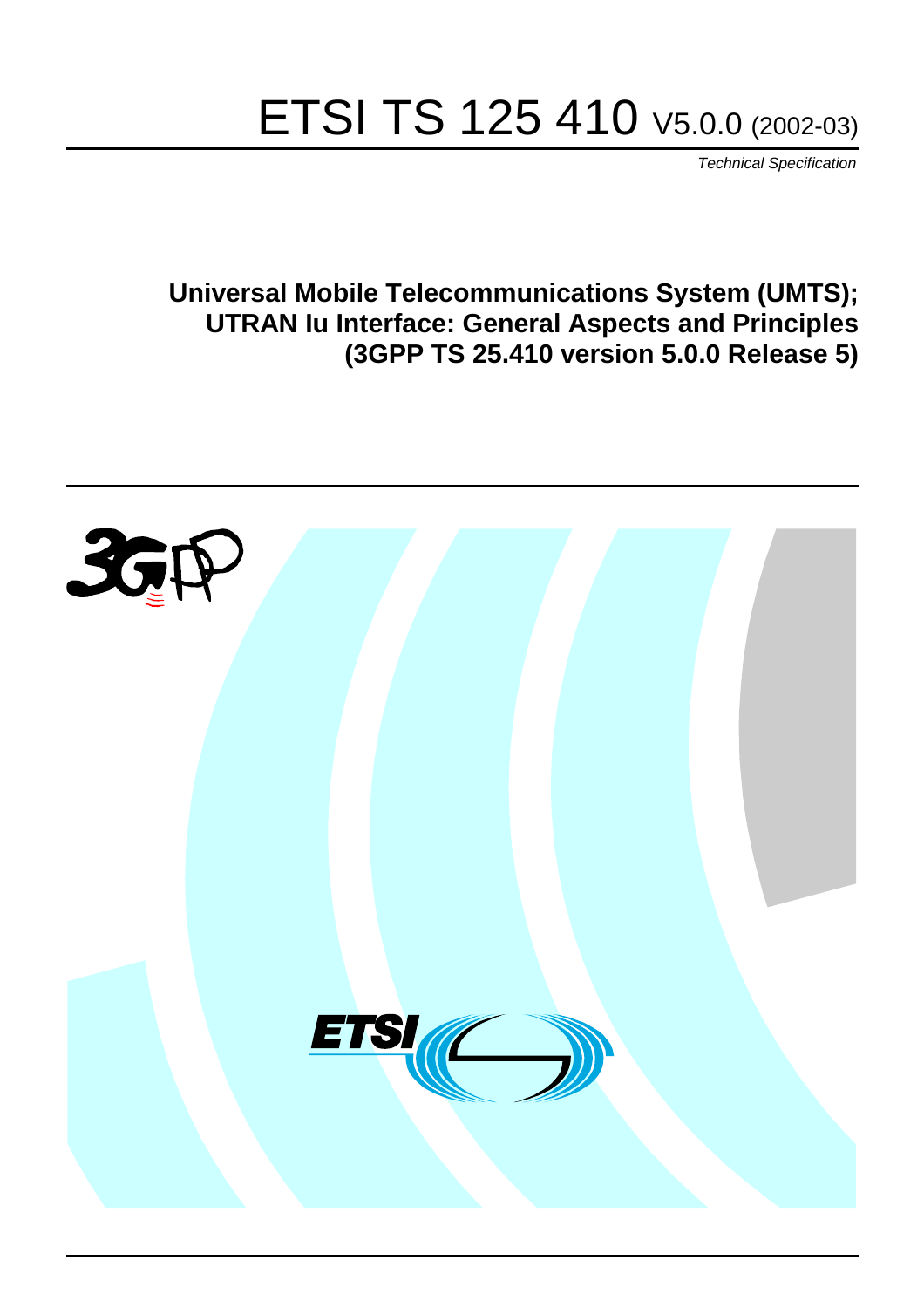Reference RTS/TSGR-0325410Uv5

> Keywords UMTS

#### **ETSI**

#### 650 Route des Lucioles F-06921 Sophia Antipolis Cedex - FRANCE

Tel.: +33 4 92 94 42 00 Fax: +33 4 93 65 47 16

Siret N° 348 623 562 00017 - NAF 742 C Association à but non lucratif enregistrée à la Sous-Préfecture de Grasse (06) N° 7803/88

#### **Important notice**

Individual copies of the present document can be downloaded from: [http://www.etsi.org](http://www.etsi.org/)

The present document may be made available in more than one electronic version or in print. In any case of existing or perceived difference in contents between such versions, the reference version is the Portable Document Format (PDF). In case of dispute, the reference shall be the printing on ETSI printers of the PDF version kept on a specific network drive within ETSI Secretariat.

Users of the present document should be aware that the document may be subject to revision or change of status. Information on the current status of this and other ETSI documents is available at <http://portal.etsi.org/tb/status/status.asp>

> If you find errors in the present document, send your comment to: [editor@etsi.fr](mailto:editor@etsi.fr)

#### **Copyright Notification**

No part may be reproduced except as authorized by written permission. The copyright and the foregoing restriction extend to reproduction in all media.

> © European Telecommunications Standards Institute 2002. All rights reserved.

**DECT**TM, **PLUGTESTS**TM and **UMTS**TM are Trade Marks of ETSI registered for the benefit of its Members. **TIPHON**TM and the **TIPHON logo** are Trade Marks currently being registered by ETSI for the benefit of its Members. **3GPP**TM is a Trade Mark of ETSI registered for the benefit of its Members and of the 3GPP Organizational Partners.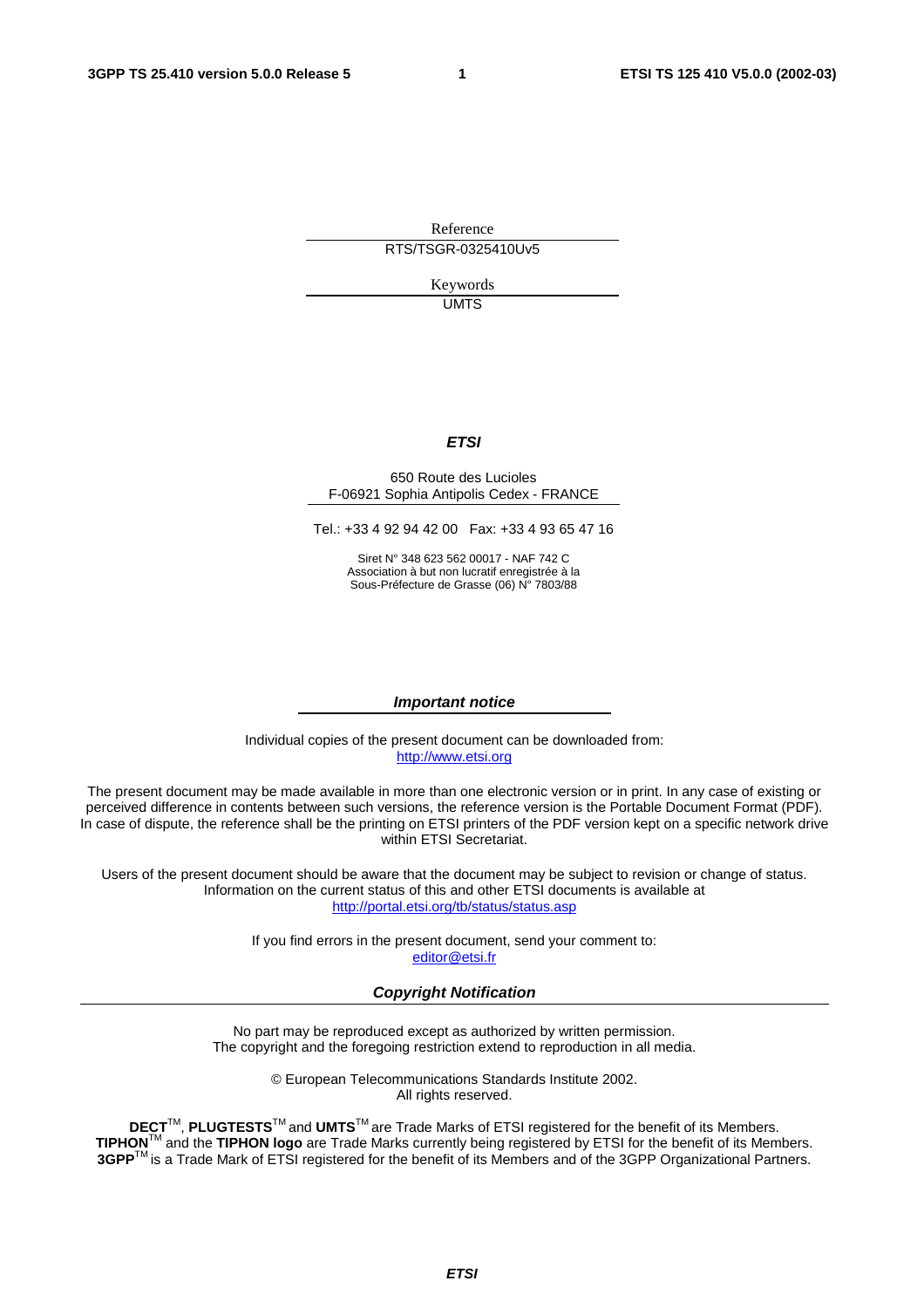# Intellectual Property Rights

IPRs essential or potentially essential to the present document may have been declared to ETSI. The information pertaining to these essential IPRs, if any, is publicly available for **ETSI members and non-members**, and can be found in ETSI SR 000 314: *"Intellectual Property Rights (IPRs); Essential, or potentially Essential, IPRs notified to ETSI in respect of ETSI standards"*, which is available from the ETSI Secretariat. Latest updates are available on the ETSI Web server ([http://webapp.etsi.org/IPR/home.asp\)](http://webapp.etsi.org/IPR/home.asp).

Pursuant to the ETSI IPR Policy, no investigation, including IPR searches, has been carried out by ETSI. No guarantee can be given as to the existence of other IPRs not referenced in ETSI SR 000 314 (or the updates on the ETSI Web server) which are, or may be, or may become, essential to the present document.

# Foreword

This Technical Specification (TS) has been produced by ETSI 3rd Generation Partnership Project (3GPP).

The present document may refer to technical specifications or reports using their 3GPP identities, UMTS identities or GSM identities. These should be interpreted as being references to the corresponding ETSI deliverables.

The cross reference between GSM, UMTS, 3GPP and ETSI identities can be found under [www.etsi.org/key](http://www.etsi.org/key) .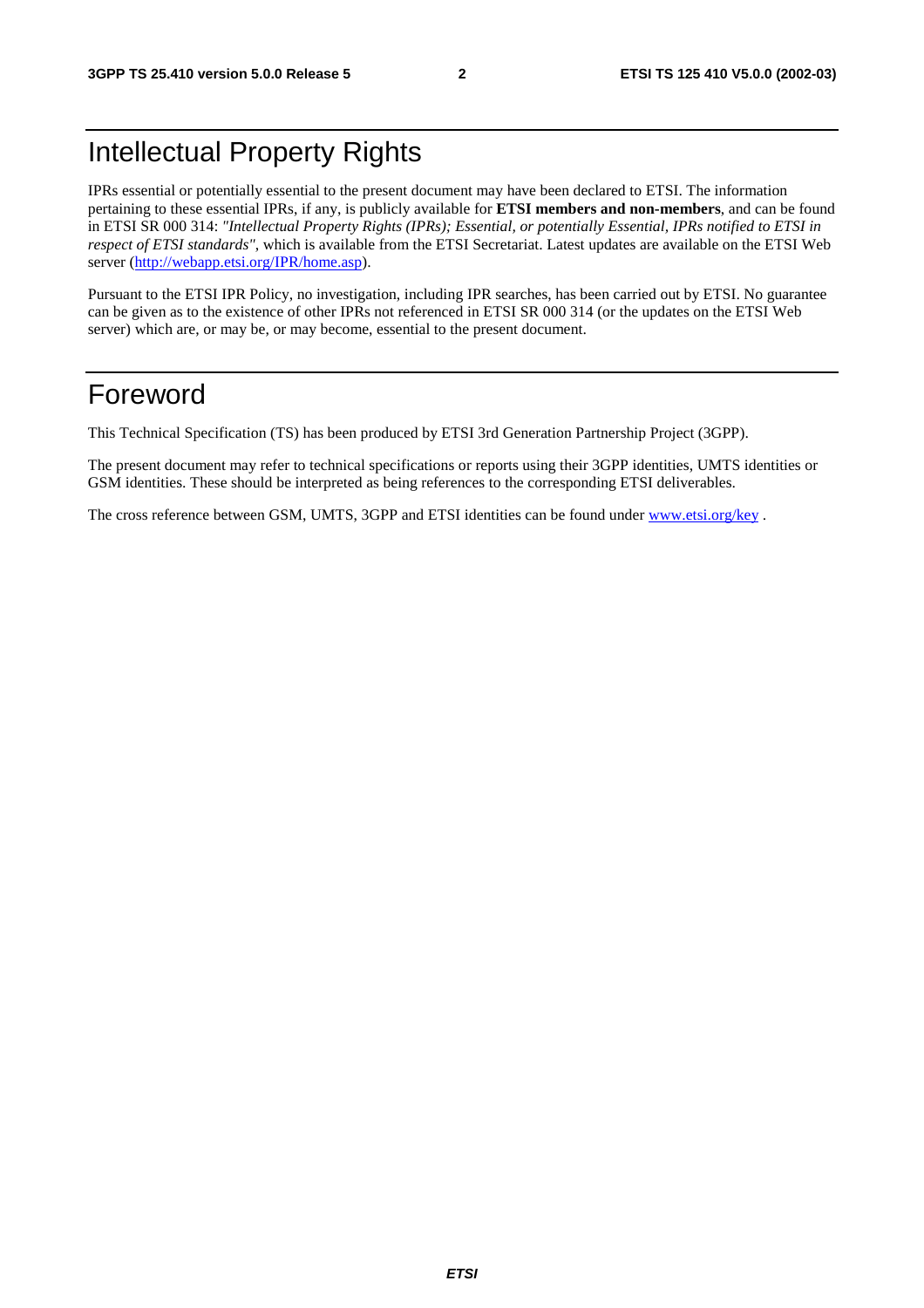$\mathbf{3}$ 

# Contents

| 1            |  |  |  |  |  |  |  |  |  |
|--------------|--|--|--|--|--|--|--|--|--|
| 2            |  |  |  |  |  |  |  |  |  |
| 3            |  |  |  |  |  |  |  |  |  |
| 3.1          |  |  |  |  |  |  |  |  |  |
| 3.2<br>3.3   |  |  |  |  |  |  |  |  |  |
|              |  |  |  |  |  |  |  |  |  |
| 4<br>4.1     |  |  |  |  |  |  |  |  |  |
| 4.1.1        |  |  |  |  |  |  |  |  |  |
| 4.1.2        |  |  |  |  |  |  |  |  |  |
| 4.1.3        |  |  |  |  |  |  |  |  |  |
| 4.2          |  |  |  |  |  |  |  |  |  |
| 4.3          |  |  |  |  |  |  |  |  |  |
| 4.4          |  |  |  |  |  |  |  |  |  |
| 4.5          |  |  |  |  |  |  |  |  |  |
| 4.5.1        |  |  |  |  |  |  |  |  |  |
| 4.5.1.1      |  |  |  |  |  |  |  |  |  |
| 4.5.1.1.1    |  |  |  |  |  |  |  |  |  |
| 4.5.1.1.2    |  |  |  |  |  |  |  |  |  |
| 4.5.1.1.3    |  |  |  |  |  |  |  |  |  |
| 4.5.1.1.4    |  |  |  |  |  |  |  |  |  |
| 4.5.1.2      |  |  |  |  |  |  |  |  |  |
| 4.5.2        |  |  |  |  |  |  |  |  |  |
| 4.5.2.1      |  |  |  |  |  |  |  |  |  |
| 4.5.2.2      |  |  |  |  |  |  |  |  |  |
| 4.5.2.3      |  |  |  |  |  |  |  |  |  |
| 4.5.3        |  |  |  |  |  |  |  |  |  |
| 5            |  |  |  |  |  |  |  |  |  |
| 5.1          |  |  |  |  |  |  |  |  |  |
| 5.2          |  |  |  |  |  |  |  |  |  |
| 5.2.1        |  |  |  |  |  |  |  |  |  |
| 5.2.2        |  |  |  |  |  |  |  |  |  |
| 5.2.3        |  |  |  |  |  |  |  |  |  |
| 5.2.4        |  |  |  |  |  |  |  |  |  |
| 5.3<br>5.3.1 |  |  |  |  |  |  |  |  |  |
| 5.3.2        |  |  |  |  |  |  |  |  |  |
| 5.4          |  |  |  |  |  |  |  |  |  |
| 5.4.1        |  |  |  |  |  |  |  |  |  |
| 5.4.2        |  |  |  |  |  |  |  |  |  |
| 5.4.3        |  |  |  |  |  |  |  |  |  |
| 5.4.4        |  |  |  |  |  |  |  |  |  |
| 5.4.5        |  |  |  |  |  |  |  |  |  |
| 5.4.6        |  |  |  |  |  |  |  |  |  |
| 5.4.7        |  |  |  |  |  |  |  |  |  |
| 5.4.8        |  |  |  |  |  |  |  |  |  |
| 5.5          |  |  |  |  |  |  |  |  |  |
| 5.5.1        |  |  |  |  |  |  |  |  |  |
| 5.5.2        |  |  |  |  |  |  |  |  |  |
| 5.6          |  |  |  |  |  |  |  |  |  |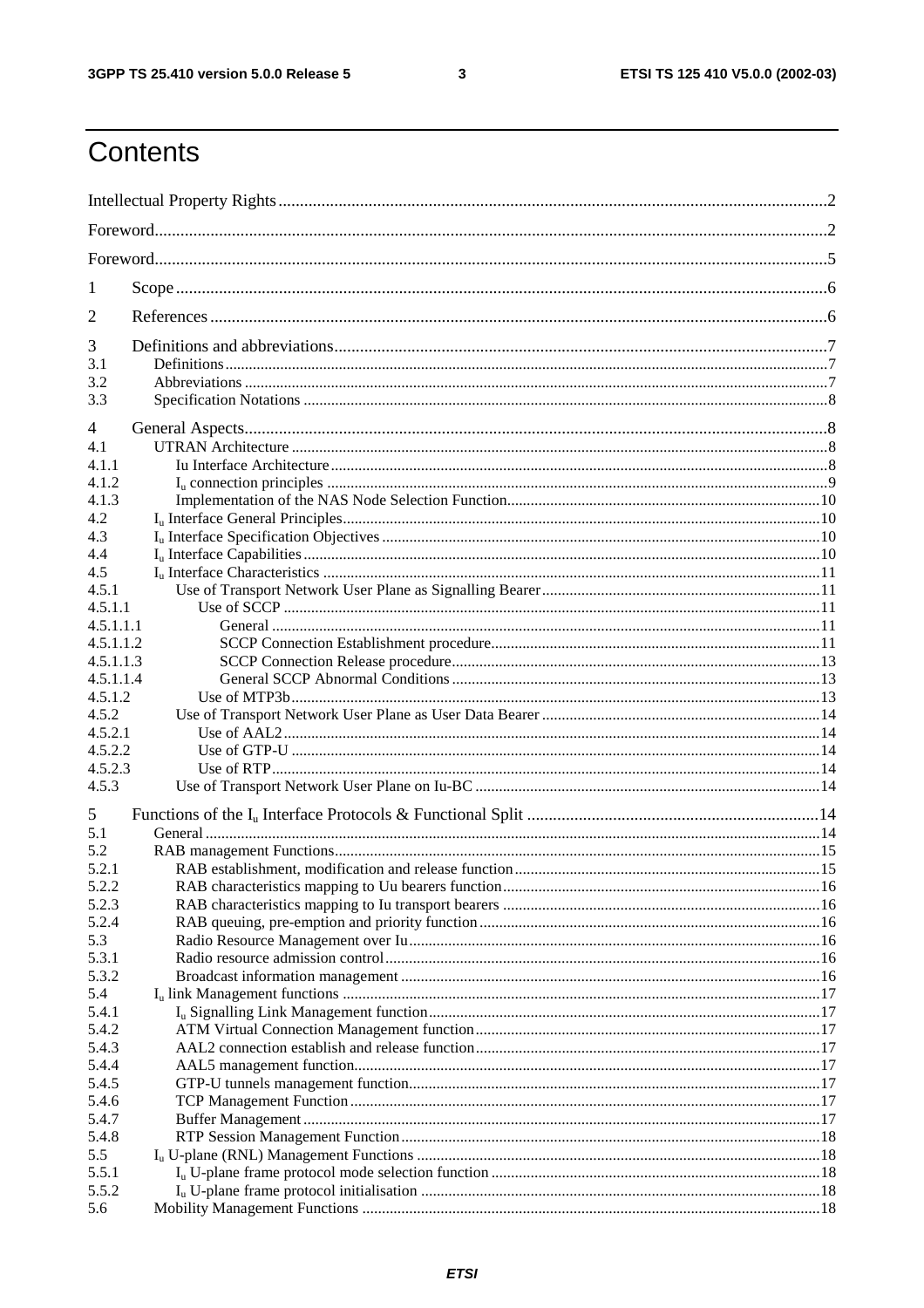| 5.6.1   |  |
|---------|--|
| 5.6.2   |  |
| 5.6.2.1 |  |
| 5.6.2.2 |  |
| 5.6.2.3 |  |
| 5.6.2A  |  |
| 5.6.3   |  |
| 5.7     |  |
| 5.7.1   |  |
| 5.7.1.1 |  |
| 5.7.1.2 |  |
| 5.7.2   |  |
| 5.7.2.1 |  |
| 5.7.2.2 |  |
| 5.8     |  |
| 5.8.1   |  |
| 5.8.2   |  |
| 5.8.3   |  |
| 5.8.4   |  |
| 5.9     |  |
| 5.9.1   |  |
| 5.9.2   |  |
| 6       |  |
| 6.1     |  |
| 6.2     |  |
| 6.3     |  |
| 6.4     |  |
| 7       |  |
| 7.1     |  |
| 7.2     |  |
| 7.3     |  |
| 7.4     |  |
| 7.5     |  |
| 7.6     |  |
| 7.7     |  |
|         |  |
|         |  |
|         |  |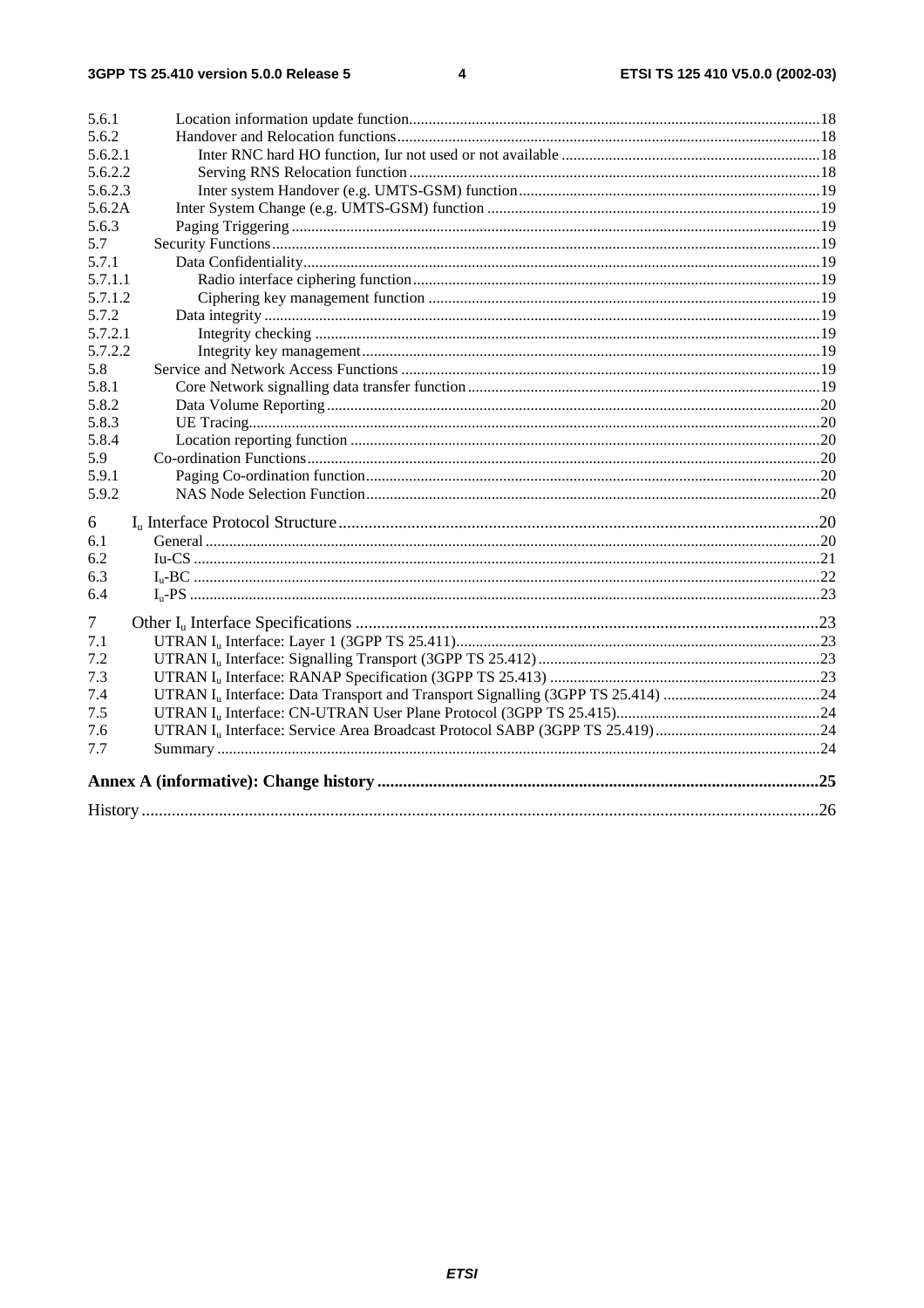# Foreword

This Technical Specification (TS) has been produced by the 3<sup>rd</sup> Generation Partnership Project (3GPP).

The contents of the present document are subject to continuing work within the TSG and may change following formal TSG approval. Should the TSG modify the contents of the present document, it will be re-released by the TSG with an identifying change of release date and an increase in version number as follows:

Version x.y.z

where:

- x the first digit:
	- 1 presented to TSG for information;
	- 2 presented to TSG for approval;
	- 3 or greater indicates TSG approved document under change control.
- y the second digit is incremented for all changes of substance, i.e. technical enhancements, corrections, updates, etc.
- z the third digit is incremented when editorial only changes have been incorporated in the document.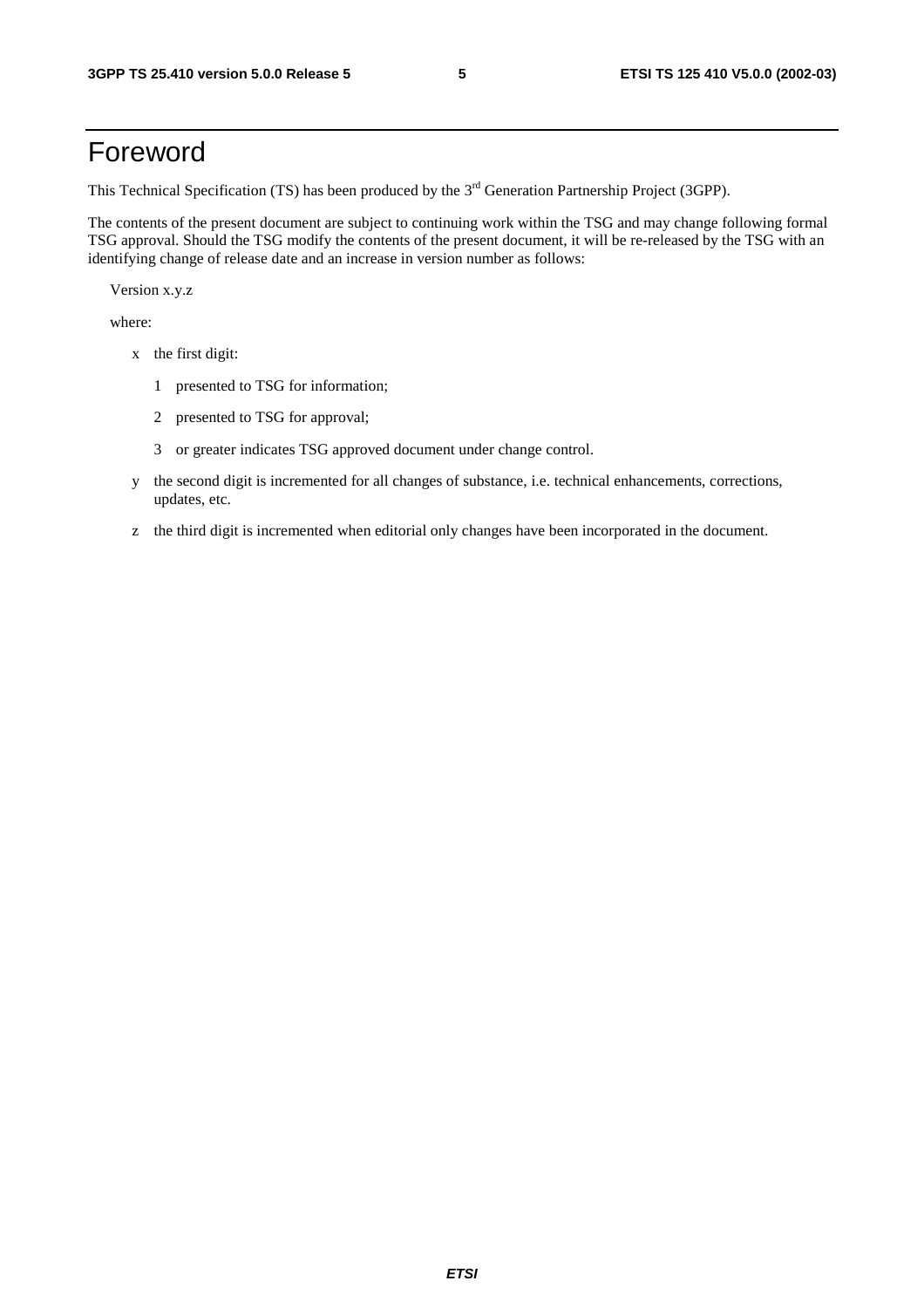### 1 Scope

The present document is an introduction to the 3GPP TS 25.41x series of Technical Specifications that define the Iu interface for the interconnection of Radio Network Controller (RNC) component of the UMTS Terrestrial Radio Access Network (UTRAN) to the Core Network of the UMTS system.

# 2 References

The following documents contain provisions which, through reference in this text, constitute provisions of the present document.

- References are either specific (identified by date of publication, edition number, version number, etc.) or non-specific.
- For a specific reference, subsequent revisions do not apply.
- For a non-specific reference, the latest version applies. In the case of a reference to a 3GPP document (including a GSM document), a non-specific reference implicitly refers to the latest version of that document *in the same Release as the present document*.
- [1] 3GPP TS 25.401: "UTRAN Overall Description".
- [2] 3GPP TR 23.930: "Iu Principles".
- [3] 3GPP TS 23.110: "UMTS Access Stratum Services and Functions".
- [4] 3GPP TS 25.411: "UTRAN Iu Interface Layer 1".
- [5] 3GPP TS 25.412: "UTRAN Iu Interface Signalling Transport".
- [6] 3GPP TS 25.413: "UTRAN Iu Interface RANAP Signalling".
- [7] 3GPP TS 25.414: "UTRAN Iu Interface Data Transport and Transport Signalling"
- [8] 3GPP TS 25.415: "UTRAN Iu Interface User Plane Protocols".
- [9] ITU-T Recommendation Q.711 (07/1996): "Functional description of the signalling connection control part".
- [10] ITU-T Recommendation Q.712 (07/1996): "Definition and function of signalling connection control part messages".
- [11] ITU-T Recommendation Q.713 (07/1996): "Signalling connection control part formats and codes".
- [12] ITU-T Recommendation Q.714 (07/1996): "Signalling connection control part procedures".
- [13] 3GPP TS 23.003: "Numbering, Addressing and Identification".
- [14] 3GPP TS 25.419: "UTRAN Iu Interface: Service Area Broadcast Protocol SABP".
- [15] 3GPP TS 23.153: "Out of Band Transcoder Control; Stage 2".
- [16] ITU-T Recommendation Q.2630.1: "AAL type 2 signalling protocol (Capability Set 1)".
- [17] ITU-T Recommendation Q.2630.2: "AAL type 2 signalling protocol Capability Set 2".
- [18] INTERNET-DRAFT, G. Sidebottom et al, "SS7 MTP3-User Adaptation Layer (M3UA)", draftietf-sigtran-m3ua-12.txt, February 2002.
- [19] IETF RFC 1889(01/1996): "RTP: A Transport Protocol for Real Time Applications".
- [20] IETF RFC 768 (08/1980): "User Datagram Protocol".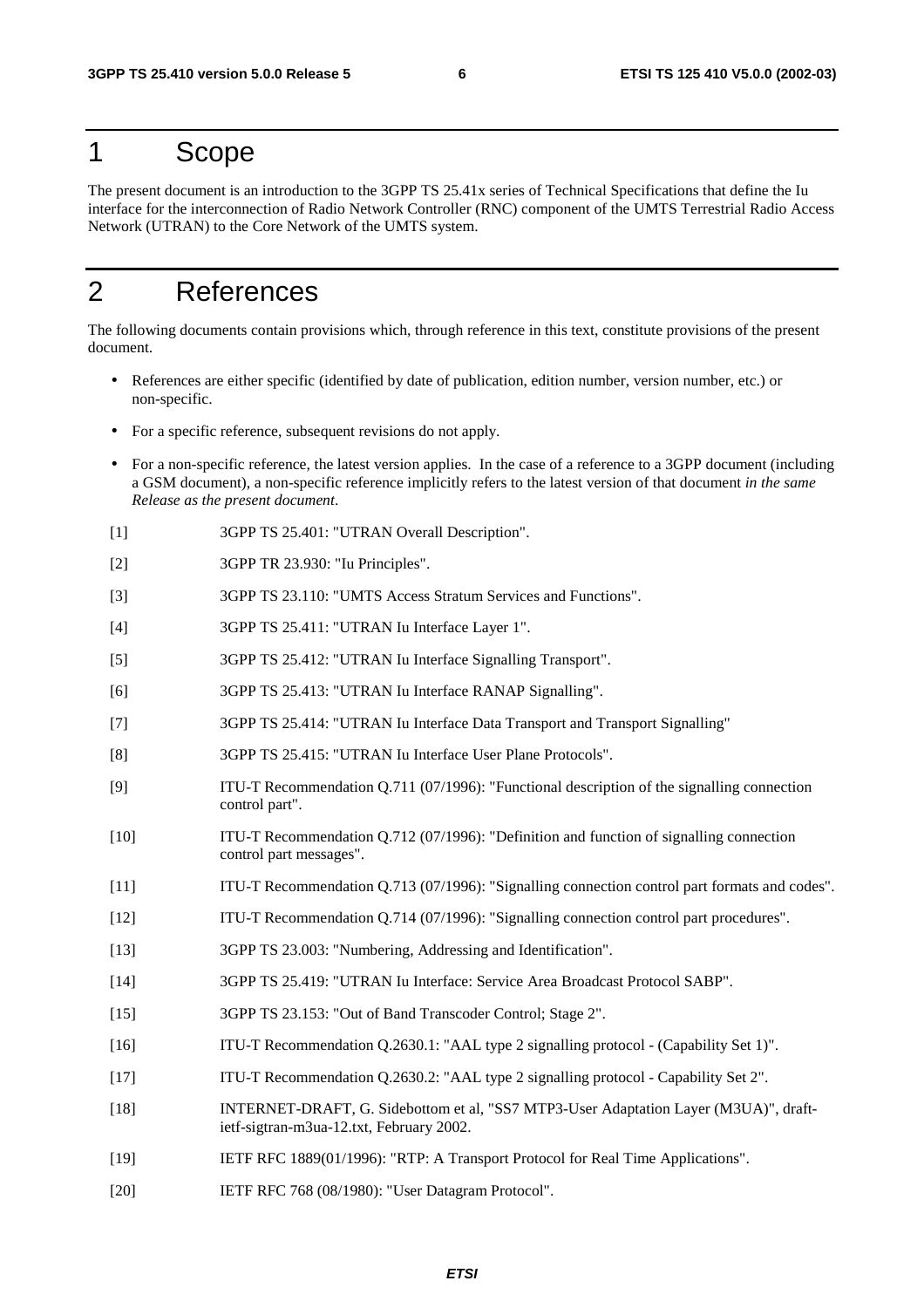- [21] **IETF RFC 793 (09/1981): "TCP, Transmission Control Protocol".**
- [22] **IETF RFC 791 (09/1981): "Internet Protocol".**
- [23] IETF RFC 2460 (12/1998): "Internet Protocol, Version 6 (IPv6) Specification".
- [24] IETF RFC 2960 (10/2000): "Stream Control Transmission Protocol".
- [25] 3GPP TS 23.236: "Intra-domain connection of Radio Access Network (RAN) nodes to multiple Core Network (CN) nodes".

# 3 Definitions and abbreviations

# 3.1 Definitions

For the purposes of the present document, the terms and definitions given in [1] apply.

# 3.2 Abbreviations

For the purposes of the present document, the following abbreviations apply:

| 3G-MSC        | 3 <sup>rd</sup> Generation Mobile Switching Centre   |
|---------------|------------------------------------------------------|
| 3G-SGSN       | 3 <sup>rd</sup> Generation Serving GPRS Support Node |
| AAL           | <b>ATM Adaptation Layer</b>                          |
| <b>ATM</b>    | Asynchronous Transfer Mode                           |
| BC            | <b>Broadcast</b>                                     |
| <b>BSSMAP</b> | Base Station Subsystem Management Application Part   |
| <b>CBS</b>    | <b>Cell Broadcast Service</b>                        |
| CC            | <b>Connection Confirm</b>                            |
| CN            | <b>Core Network</b>                                  |
| CR            | <b>Connection Release</b>                            |
| <b>CREF</b>   | <b>Connection Refusal</b>                            |
| CS            | Circuit Switched                                     |
| <b>GT</b>     | Global Title                                         |
| GTP-U         | <b>GPRS</b> Tunnelling Protocol                      |
| <b>IMSI</b>   | <b>International Mobile Subscriber Identity</b>      |
| IP            | <b>Internet Protocol</b>                             |
| <b>ISDN</b>   | <b>Integrated Services Digital Network</b>           |
| LA            | <b>Location Area</b>                                 |
| M3UA          | MTP3 User Adaptation Layer                           |
| <b>NAS</b>    | Non Access Stratum                                   |
| <b>NNSF</b>   | <b>NAS Node Selection Function</b>                   |
| O&M           | <b>Operation and Maintenance</b>                     |
| <b>PS</b>     | Packet Switched                                      |
| <b>PSTN</b>   | Public Switched Telephone Network                    |
| <b>PVC</b>    | Permanent Virtual Circuit                            |
| QoS           | <b>Quality of Service</b>                            |
| RA            | Routing Area                                         |
| <b>RAB</b>    | Radio Access Bearer                                  |
| <b>RANAP</b>  | Radio Access Network Application Part                |
| <b>RLP</b>    | Radio Link Protocol                                  |
| <b>RNC</b>    | Radio Network Controller                             |
| <b>RNL</b>    | Radio Network Layer                                  |
| <b>RRC</b>    | Radio Resource Control                               |
| <b>RTCP</b>   | <b>Real Time Control Protocol</b>                    |
| <b>RTP</b>    | <b>Real Time Protocol</b>                            |
| <b>SA</b>     | Service Area                                         |
| <b>SABP</b>   | Service Area Broadcast Protocol                      |
| <b>SAP</b>    | <b>Service Access Point</b>                          |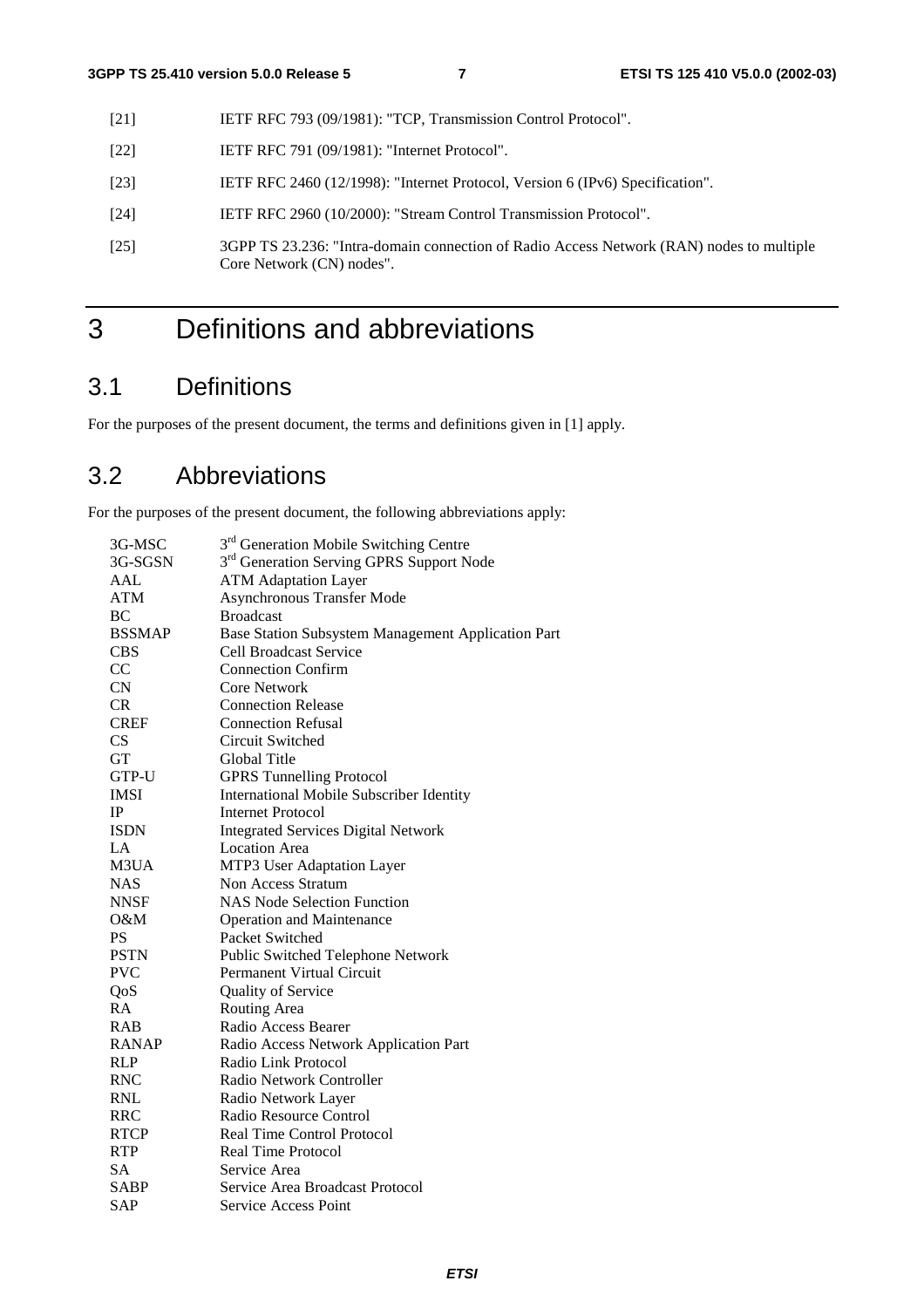| <b>Signalling Connection Control Part</b>    |
|----------------------------------------------|
| <b>Stream Control Transmission Protocol</b>  |
| <b>Signalling Point Code</b>                 |
| Serving Radio Network Subsystem              |
| Sub-System Number                            |
| Switched Virtual Circuit                     |
| <b>Transmission Control Protocol</b>         |
| User Equipment                               |
| <b>User Datagram Protocol</b>                |
| User Plane                                   |
| <b>UTRAN Registration Area</b>               |
| <b>UMTS Terrestrial Radio Access Network</b> |
| Virtual Circuit                              |
|                                              |

# 3.3 Specification Notations

For the purposes of the present document, the following notations apply:

| Procedure | When referring to a procedure in the specification the Procedure Name is written with the first<br>letters in each word in upper case characters followed by the word "procedure", e.g. Radio<br>Network Layer procedures.   |
|-----------|------------------------------------------------------------------------------------------------------------------------------------------------------------------------------------------------------------------------------|
| Message   | When referring to a message in the specification the MESSAGE NAME is written with all letters<br>in upper case characters followed by the word "message", e.g. RADIO LINK SETUP REQUEST<br>message.                          |
| Frame     | When referring to a control or data frame in the specification the CONTROL/DATA FRAME<br>NAME is written with all letters in upper case characters followed by the words "control/data"<br>frame", e.g. DCH transport frame. |

# 4 General Aspects

## 4.1 UTRAN Architecture

### 4.1.1 Iu Interface Architecture

The overall UMTS architecture and UTRAN architectures are described in [1]. This subclause specifies only the architecture of the Iu interface, and shall not constrain the network architecture of either Core or Radio Access Networks.

The I<sub>u</sub> interface is specified at the boundary between the Core Network and UTRAN. Figure 4.1 depicts the logical division of the  $I<sub>u</sub>$  interface. From the Iu perspective, the UTRAN access point is an RNC.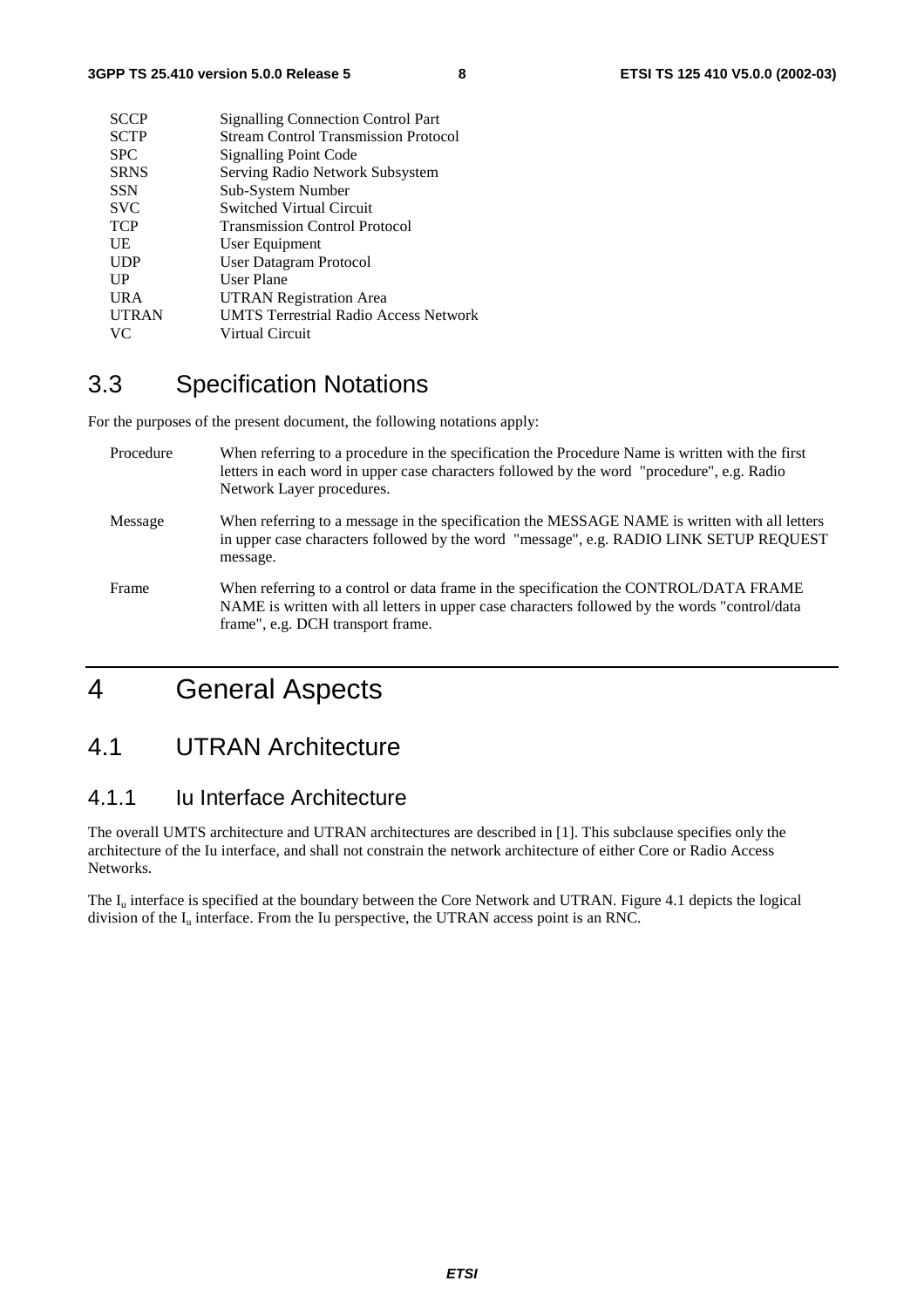

#### **Iu Interface**

#### **Figure 4.1: Iu Interface Architecture**

The Iu interface towards the PS-domain of the core network is called Iu-PS, and the Iu interface towards the CS-domain is called Iu-CS. The differences between Iu-CS and Iu-PS are treated elsewhere in the present document. The Iu interface to the Broadcast domain is called Iu-BC.

There shall not be more than one Iu interface (Iu-PS) towards the PS-domain from any one RNC– except where the NNSF is used, see subclause 4.1.3. Each RNC shall not have more than one Iu interface (Iu-CS) towards its default CN node within the CS domain, but may also have further Iu interfaces (Iu-CS) towards other CN nodes within the CS domain. (See [6] for definition of Default CN node.) These further Iu interfaces (Iu-CS) shall only be used as a result of intra-MSC inter-system handover or SRNS relocation, in the case the anchor CN node directly connects to the target RNC. There may also be more than one Iu interface towards the CS-Domain if the NNSF is used – see subclause 4.1.3. There shall not be more than one Iu interface (Iu-BC) from an RNC towards the Broadcast domain.

In the separated core network architecture, this means that there shall be separate signalling and user data connections towards the PS and CS domains – this applies in both transport and radio network layers.

In the combined architecture, there shall be separate connections in the user plane towards the PS and CS domains (in both transport and radio network layers). In the control plane, there shall be separate SCCP connections to the two logical domains.

In either architecture, there can be several RNCs within UTRAN and so UTRAN may have several  $I_u$  access points towards the Core Network. As a minimum, each Iu access point (in UTRAN or CN) shall independently fulfil the requirements of the relevant Iu specifications (25.41x series – see clause 7).

#### 4.1.2 Iu connection principles

The Iu interface has a hierarchical architecture where one higher layer entity controls several lower layer entities. The hierarchy for the CN - UTRAN signalling connection end points is described below:

- Each CN Access Point may be connected to one or more UTRAN Access Points.
- For the PS domain, each UTRAN Access Point shall not be connected to more than one CN Access Point except where the NNSF is used, see subclause 4.1.3.
- For the CS domain, each UTRAN Access Point may be connected to one or more CN Access Points.
- For the BC domain, each UTRAN Access Point may be connected to one CN Access Point only.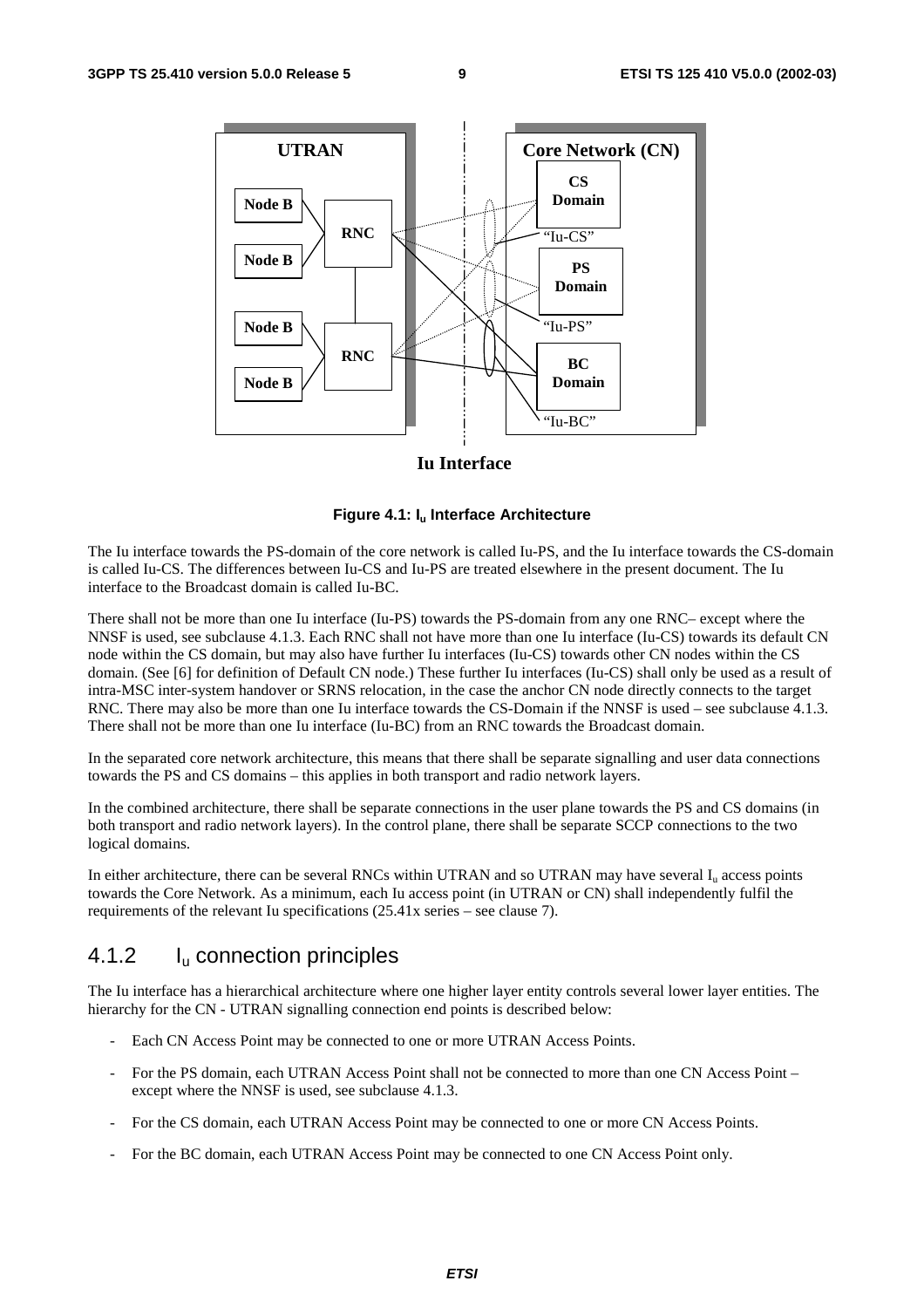### 4.1.3 Implementation of the NAS Node Selection Function

The optional NAS Node Selection Function (NNSF) is described in [x1].

If the NAS Node Selection Function is used by an RNC:

There may be more than one Iu interface (Iu-CS) towards the CS domain and/or more than one Iu interface (Iu-PS) towards the PS-domain from this RNC.

# 4.2 I<sub>u</sub> Interface General Principles

From a UTRAN perspective, maximising the commonality of the various protocols that flow on the Iu interface is desirable. This means at the minimum that:

- A common set of radio access bearer services will be offered by UTRAN to the Core Network nodes, regardless of their type (e.g. 3G-MSC or 3G-SGSN).

There will be a common functional split between UTRAN and the Core Network nodes, regardless of their type (e.g. 3G-MSC or 3G-SGSN).

Signalling in the radio network control plane shall not depend on the specific choice of transport layers.

### 4.3 I<sub>u</sub> Interface Specification Objectives

The following objectives are partly derived from [2].

The  $I<sub>u</sub>$  interface shall be specified such that it can support:

- the interconnection of RNCs with Core Network Access Points within a single PLMN.
- the interconnection of RNCs with Core Network Access Points irrespective of the manufacturer of any of the elements.
- all UMTS services.

The  $I_{\text{u}}$  interface shall facilitate the use of the same RNC, MSC or SGSN in all PLMNs.

The Iu interface shall facilitate the sharing of transport technology between Iu-PS and Iu-BC.

The  $I_u$  interface shall allow interworking to the GSM Core Network.

Independence between the protocol layers and between control and user planes shall be maintained on the Iu interface.

The  $I_{\text{u}}$  interface shall allow independent evolution of technologies within the Core, Radio Access and Transport Networks.

The  $I_u$  interface shall allow separate evolution of O&M facilities.

The  $I_{\nu}$  interface shall be standardised as an open and multi-vendor interface.

The Iu interface specifications shall facilitate the migration of some services from the CS-domain to the PS-domain. In particular, the RANAP protocol shall be common to both PS and CS domains, and the  $I<sub>u</sub>$  user plane protocol(s) shall be independent of the core network domain (PS or CS), except where a specific feature is only required for one domain.

### 4.4 Iu Interface Capabilities

The following capabilities are derived from the requirements described in [2].

The  $I_{\text{u}}$  interface supports:

- procedures to establish, maintain and release Radio Access Bearers;
- procedures to perform SRNS relocation, intra-system handover, inter-system handover and inter-system change;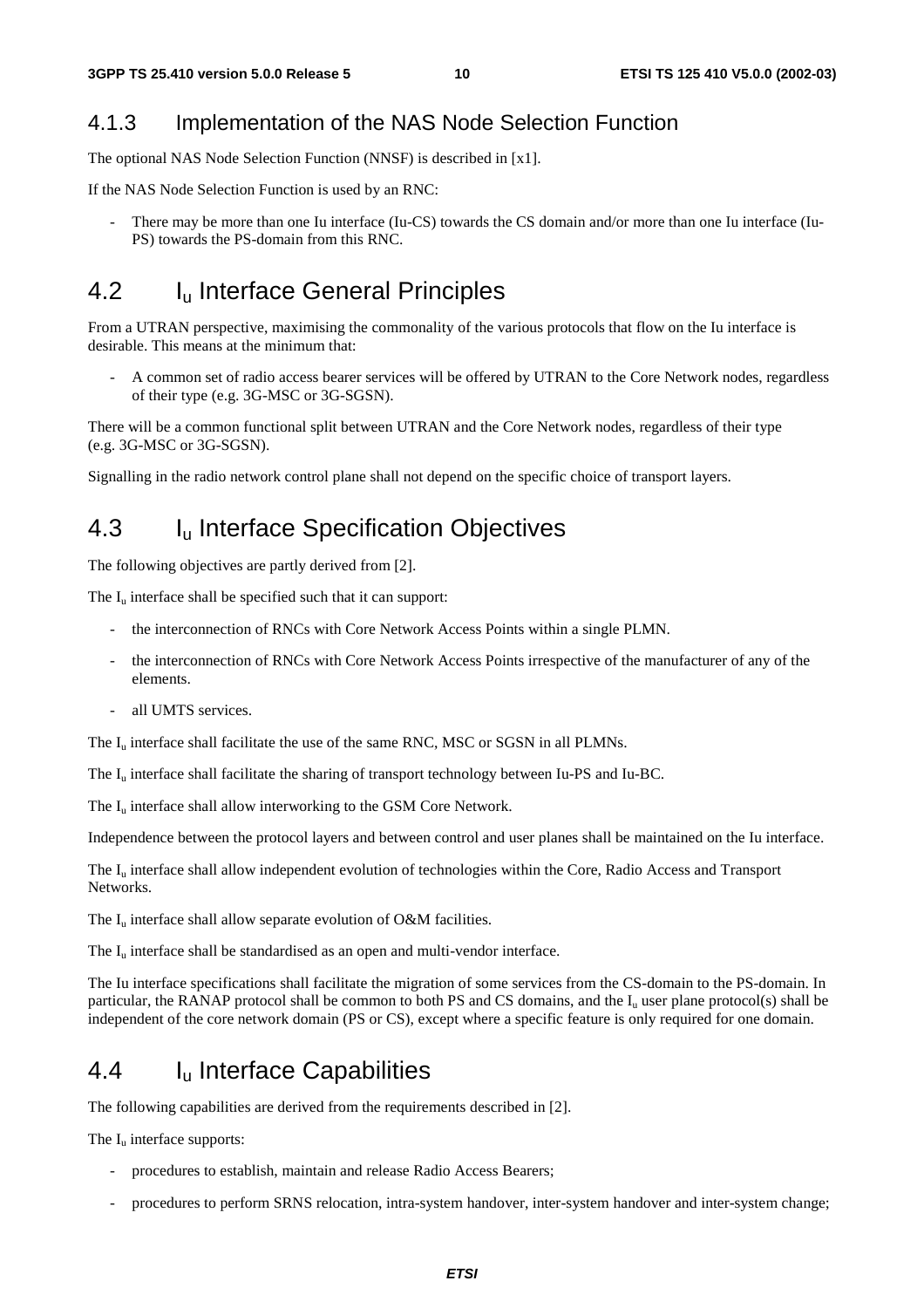- procedures to support the Cell Broadcast service;
- a set of general procedures, not related to a specific UE;
- the separation of each UE on the protocol level for user specific signalling management;
- the transfer of NAS signalling messages between UE and CN;
- location services by transferring requests from the CN to UTRAN, and location information from UTRAN to CN. The location information may comprise a geographical area identifier or global co-ordinates with uncertainty parameters;
- simultaneous access to multiple CN domains for a single UE;
- mechanisms for resource reservation for packet data streams.

### 4.5 Iu Interface Characteristics

### 4.5.1 Use of Transport Network User Plane as Signalling Bearer

4.5.1.1 Use of SCCP

#### 4.5.1.1.1 General

The SCCP is used to support signalling messages between the CNs and the RNC. One user function of the SCCP, called Radio Access Network Application Part (RANAP), is defined. The RANAP uses one signalling connection per active UE and CN for the transfer of layer 3 messages.

Both connectionless and connection-oriented procedures are used to support the RANAP. TS 25.413 explains whether connection oriented or connectionless services should be used for each layer 3 procedure.

RANAP may use SSN, SPC and/or GT and any combination of them as addressing schemes for the SCCP. Which of the available addressing scheme to use for the SCCP is an operator matter.

When GT addressing is utilised, the following settings shall be used:

- SSN Indicator  $= 1$  (RANAP SSN as defined in [13] shall always be included).
- Global Title Indicator  $= 0100$  (GT includes translation type, numbering plan, encoding scheme and nature of address indicator).
- Translation Type =  $0000 0000$  (not used).
- Numbering Plan =  $0001$  (E.163/4).
- Nature of Address Indicator = 000 0100 (International Significant Number).
- Encoding Scheme  $= 0001$  or 0010 (BCD, odd or even).
- Routing indicator = 0 or 1 (route on GT or PC/SSN).

When used, the GT shall be the E.164 address of the relevant node.

The following subclauses describe the use of SCCP connections for RANAP transactions. Subclause 4.5.1.2 describes the connection establishment procedures. Subclause 4.5.1.3 describes the connection release procedures. Subclause 4.5.1.4 describes abnormal conditions.

#### 4.5.1.1.2 SCCP Connection Establishment procedure

A new SCCP connection is established when information related to the communication between a UE and the network has to be exchanged between RNC and CN, and no SCCP connection exists between the CN and the RNC involved, for the concerned UE.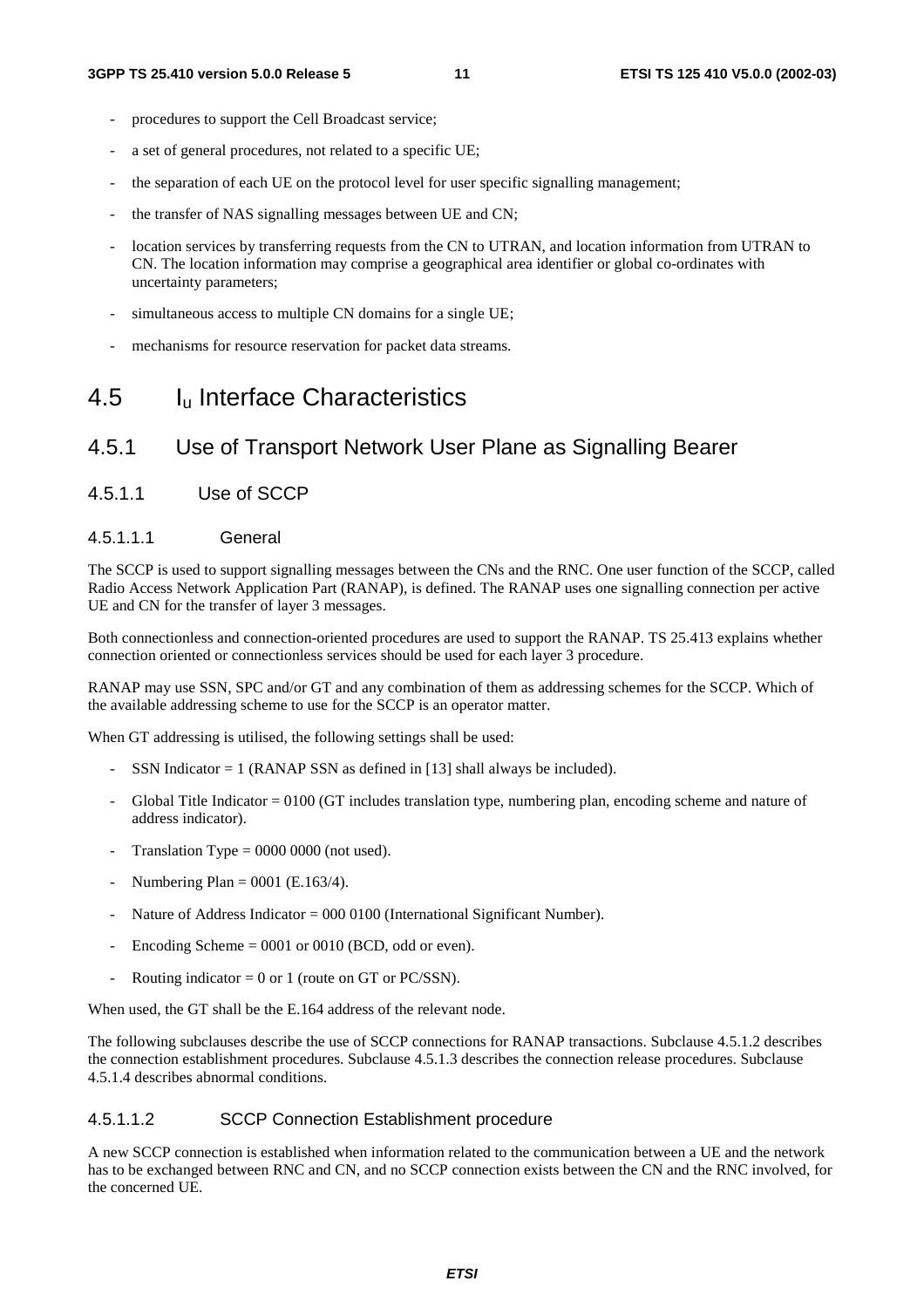Various SCCP connection establishment cases have to be distinguished:

- i) RNC Initiated SCCP Signalling Connection;
- ii) CN Initiated SCCP Signalling Connection.

The above cases are the only cases currently identified for SCCP connection establishment. Others may emerge in the future.

4.5.1.1.2.1 Establishment procedure in case i

The SCCP signalling connection establishment is initiated, by the RNC, at the reception of the first layer 3 non access stratum message from the UE.

#### **Initiation**

The RNC sends SCCP CONNECTION REQUEST message to the Core Network. A RANAP message is included in the user data field of the SCCP CONNECTION REQUEST message.

#### **Termination**

- **successful outcome**
	- The SCCP CONNECTION CONFIRM message, which may optionally contain a connection oriented RANAP message in the user data field, is returned to the RNC.
- **unsuccessful outcome**
	- If the SCCP signalling connection establishment fails, an SCCP CONNECTION REFUSAL message will be sent back to the RNC. This message may contain a RANAP message in the user data field.

For more information on how the RANAP procedure Initial UE Message is handled, please see the elementary procedure Initial UE Message in TS 25.413 [6].

RNC CN  $CR {SSN=RANAP, al=x, RANAP message}$ CC {a1=y,a2=x, RANAP message or no user data} <----------------------------------------- or CREF{a2=x, RANAP message or no user data} <----------------------------------------- a1 = source local reference, a2 = destination local reference,  $x =$  SCCP connection reference at the RNC, y = SCCP connection reference at the CN.

#### **Figure 4.2: Setting-up of RNC Initiated SCCP Signalling Connection**

4.5.1.1.2.2 Establishment procedure in case ii

The SCCP signalling connection establishment is initiated, by the Core Network, in connection with performing a Relocation.

#### **Initiation**

The Core Network initiates the connection establishment by sending an SCCP CONNECTION REQUEST message to the RNC. Optionally, a RANAP message may be included in the user data field of the SCCP CONNECTION REQUEST message.

#### **Termination**

**- successful outcome**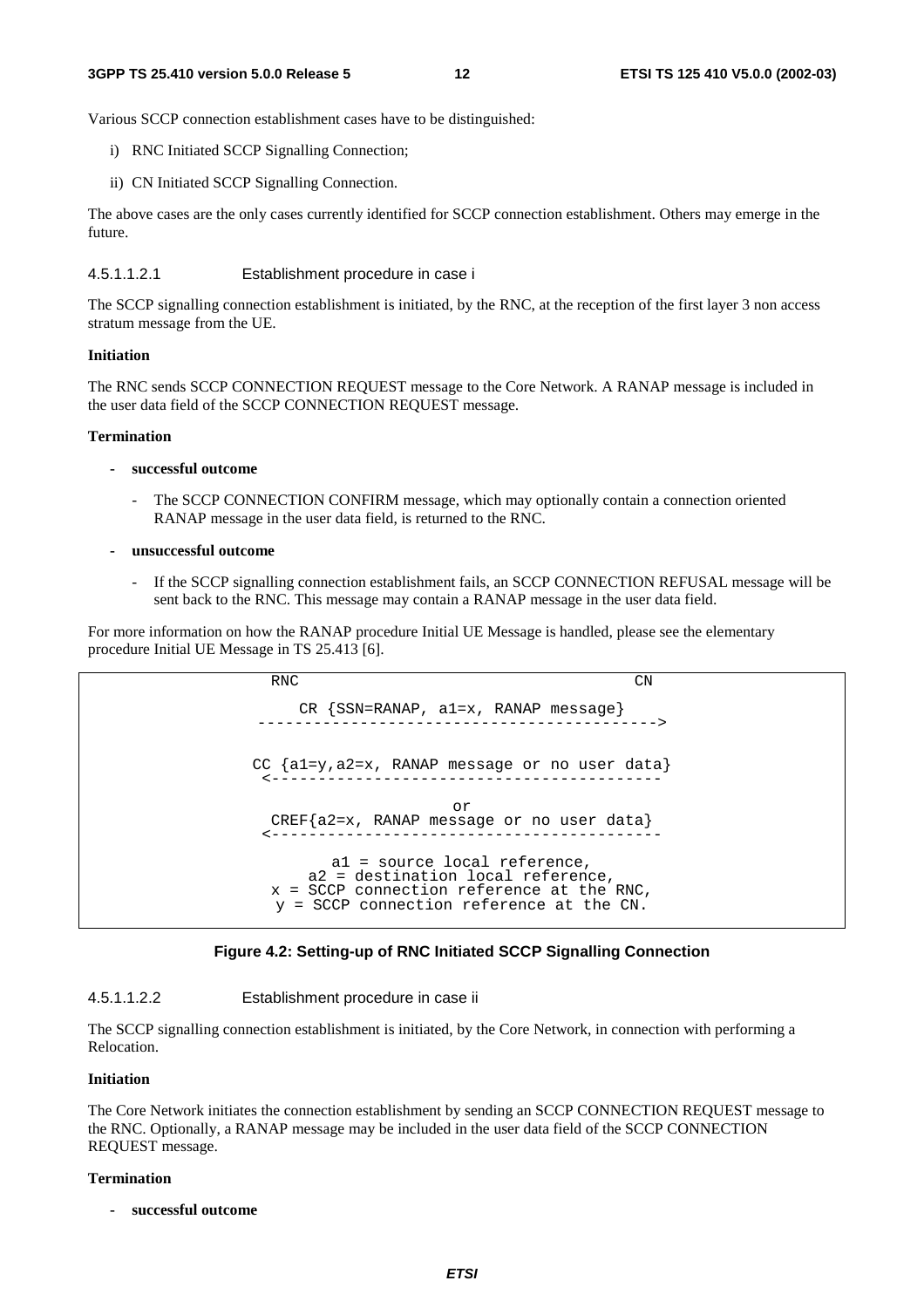- The SCCP CONNECTION CONFIRM message, which may optionally contain a connection oriented RANAP message in the user data field, is returned to the Core Network.
- **unsuccessful outcome**
	- If the SCCP signalling connection establishment fails, an SCCP CONNECTION REFUSAL message will be sent back to the Core Network. This message may contain a RANAP message in the user data field.

RNC CN CR {SSN=RANAP, a1=y,RANAP message or no user data} <----------------------------------------- CC {a1=x, a2=y, RANAP message or no user data} ------------------------------------------> or CREF{a2=y, RANAP message or no user data} ------------------------------------------> a1 = source local reference, a2 = destination local reference, x = SCCP connection reference at the RNC, y = SCCP connection reference at the CN.

#### **Figure 4.3: Setting-up of CN Initiated SCCP Signalling Connection**

#### 4.5.1.1.3 SCCP Connection Release procedure

This procedure is always initiated at the Core Network side in normal release case.

An SCCP connection is released when the CN realises that a given signalling connection is no longer required.

The CN sends a SCCP RELEASED message.

The procedure may be initiated at the Core Network side and the RNC side in any abnormal release case.

#### 4.5.1.1.4 General SCCP Abnormal Conditions

If a user-out-of-service information or signalling-point-inaccessible information is received by the RANAP, no new attempt to establish SCCP connections towards the affected point code will be started until the corresponding user-inservice information or signalling-point-accessible information is received.

When a user-out-of-service information or signalling-point-inaccessible is received by the RNC, an optional timer may be started. When the timer expires, all the SCCP connections towards the affected point code will be released. When the user-in-service or signalling-point-accessible is received, the timer is stopped.

If for any reason an SCCP connection is released, the optional timer expires or a connection refusal is received while any of the RANAP procedures are being performed or while a dedicated resource is still allocated, the following actions are taken:

#### **At RNC:**

- Any RNC procedure relating to that connection is abandoned.
- The UTRAN resources allocated to the connection are released.

#### **At Core Network:**

The resources associated with the SCCP connection are cleared as soon as possible.

#### 4.5.1.2 Use of MTP3b

For a given MSC, the RNC shall be able to access RANAP and ALCAP either under the same MTP3b destination point code, or under different point codes;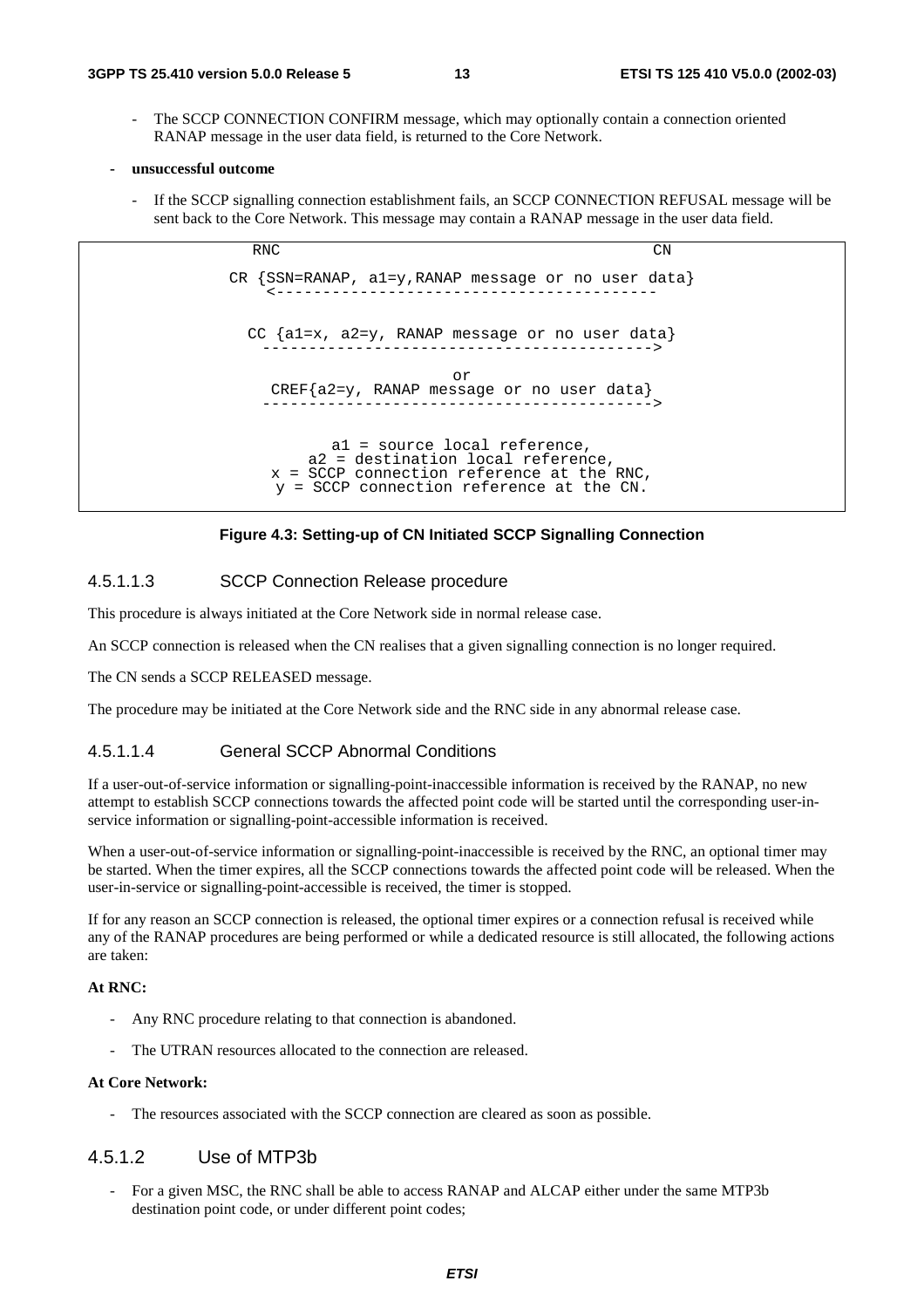#### **3GPP TS 25.410 version 5.0.0 Release 5 14 ETSI TS 125 410 V5.0.0 (2002-03)**

For a given RNC, the MSC shall be able to access RANAP and ALCAP either under the same MTP3b destination point code, or under different point codes.

### 4.5.2 Use of Transport Network User Plane as User Data Bearer

#### 4.5.2.1 Use of AAL2

In the ATM transport option AAL2 is used as the user data bearer towards the CS domain.

Q.2630.2 is used as the protocol for dynamically setup AAL-2 connections over Iu towards the CS domain. Q.2630.2 adds new optional capabilities to Q.2630.1.

#### 4.5.2.2 Use of GTP-U

GTP-U is used as the user data bearer towards the PS domain.

RANAP Signalling is used to establish, modify and release the GTP-U tunnels towards the PS domain.

#### 4.5.2.3 Use of RTP

RTP/UDP/IP is used as the user data bearer towards the CS domain in the IP transport option. The use of RTCP [x2] is optional.

RANAP Signalling is used to establish, modify and release RTP sessions towards the CS domain.

### 4.5.3 Use of Transport Network User Plane on Iu-BC

TCP/IP is used as the bearer for the radio network layer protocol over  $I_u$ -BC.

The TCP connection is normally established by the CN using standard TCP procedures.

A new TCP connection is established by the RNC only when there is information (e.g. failure or restart indications) that needs to be sent from RNC to the CN, and there is no existing TCP connection. The RNC shall establish the connection using standard TCP procedures.

The node that established the connection shall release the TCP connection.

# 5 Functions of the  $I_u$  Interface Protocols & Functional **Split**

### 5.1 General

This subclause defines the functional split between the core network and the UMTS radio access network. In addition, the possible interaction between the functions is defined. The functional split is shown in table 5.1.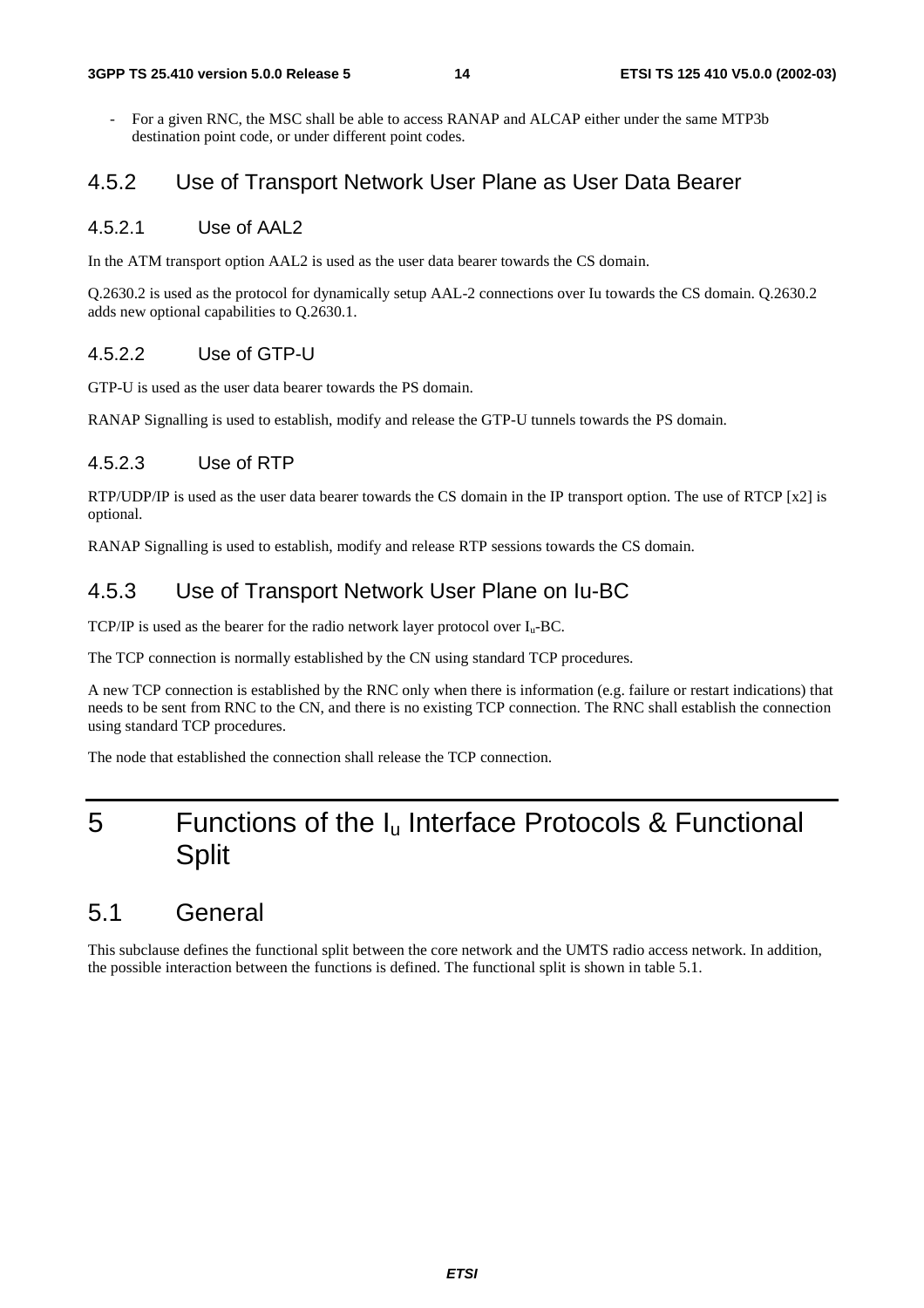| <b>Function</b>                                                                 | <b>UTRAN</b>                    | <b>CN</b>               |
|---------------------------------------------------------------------------------|---------------------------------|-------------------------|
| <b>RAB management functions:</b>                                                |                                 |                         |
| RAB establishment, modification and release                                     |                                 | х                       |
|                                                                                 | $\frac{\mathsf{X}}{\mathsf{X}}$ |                         |
| RAB characteristics mapping $I_u$ transmission                                  |                                 |                         |
| bearers                                                                         |                                 |                         |
| RAB characteristics mapping Uu bearers<br>RAB queuing, pre-emption and priority | $\frac{\mathsf{X}}{\mathsf{X}}$ | х                       |
|                                                                                 |                                 |                         |
| <b>Radio Resource Management functions:</b>                                     |                                 |                         |
| Radio Resource admission control                                                | X                               |                         |
| <b>Broadcast Information</b>                                                    | X                               | х                       |
|                                                                                 |                                 |                         |
| Iu link Management functions:                                                   |                                 |                         |
| I <sub>u</sub> signalling link management                                       | Х                               | х                       |
| ATM VC management                                                               | $\overline{\mathsf{x}}$         | $\overline{\mathsf{x}}$ |
| AAL2 establish and release                                                      | $\overline{\mathsf{x}}$         | $\overline{\mathsf{x}}$ |
| AAL5 management                                                                 | $\overline{\mathsf{x}}$         | $\overline{\mathsf{x}}$ |
| GTP-U Tunnels management                                                        | $\overline{\mathsf{x}}$         | $\overline{\mathsf{x}}$ |
| <b>TCP Management</b>                                                           | X                               | X                       |
| <b>Buffer Management</b>                                                        | X                               |                         |
|                                                                                 |                                 |                         |
| Iu U-plane (RNL) Management:                                                    |                                 |                         |
| I <sub>u</sub> U-plane frame protocol management                                |                                 | х                       |
| I <sub>u</sub> U-plane frame protocol initialization                            | X                               |                         |
|                                                                                 |                                 |                         |
| <b>Mobility management functions:</b>                                           |                                 |                         |
| Location information reporting                                                  | Χ                               | х                       |
| Handover and Relocation                                                         |                                 |                         |
| Inter RNC hard HO, lur not used or not available                                | Χ                               | X                       |
| Serving RNS Relocation (intra/inter MSC)                                        | $\overline{\mathsf{x}}$         | $\overline{\mathsf{x}}$ |
| Inter system hard HO (UMTS-GSM)                                                 | X                               | $\overline{\mathsf{x}}$ |
| Inter system Change (UMTS-GSM)                                                  | X                               | $\overline{\mathsf{x}}$ |
| Paging Triggering                                                               |                                 | X                       |
|                                                                                 |                                 |                         |
| <b>Security Functions:</b>                                                      |                                 |                         |
| Data confidentiality                                                            |                                 |                         |
| Radio interface ciphering                                                       | х                               |                         |
| Ciphering key management                                                        |                                 | х                       |
| User identity confidentiality                                                   | Χ                               | X                       |
| Data integrity                                                                  |                                 |                         |
| Integrity checking                                                              | X                               |                         |
| Integrity key management                                                        |                                 | X                       |
|                                                                                 |                                 |                         |
| <b>Service and Network Access functions:</b>                                    |                                 |                         |
| CN Signalling data                                                              | X                               | Χ                       |
| Data Volume Reporting                                                           | $\overline{\mathsf{x}}$         |                         |
| <b>UE Tracing</b>                                                               | X                               | X                       |
| Location reporting                                                              | Χ                               | X                       |
|                                                                                 |                                 |                         |
| I <sub>u</sub> Co-ordination functions:                                         |                                 |                         |
| Paging co-ordination                                                            | X                               | X                       |
| <b>NAS Node Selection Function</b>                                              | $\overline{\mathsf{x}}$         |                         |

#### **Table 5.1: Iu interface functional split**

# 5.2 RAB management Functions

### 5.2.1 RAB establishment, modification and release function

The RAB, Radio Access Bearer, is defined to be set-up between UE and CN. Depending on subscription, service, requested QoS etc. different types of RABs will be used. It is the CN that controls towards the UTRAN the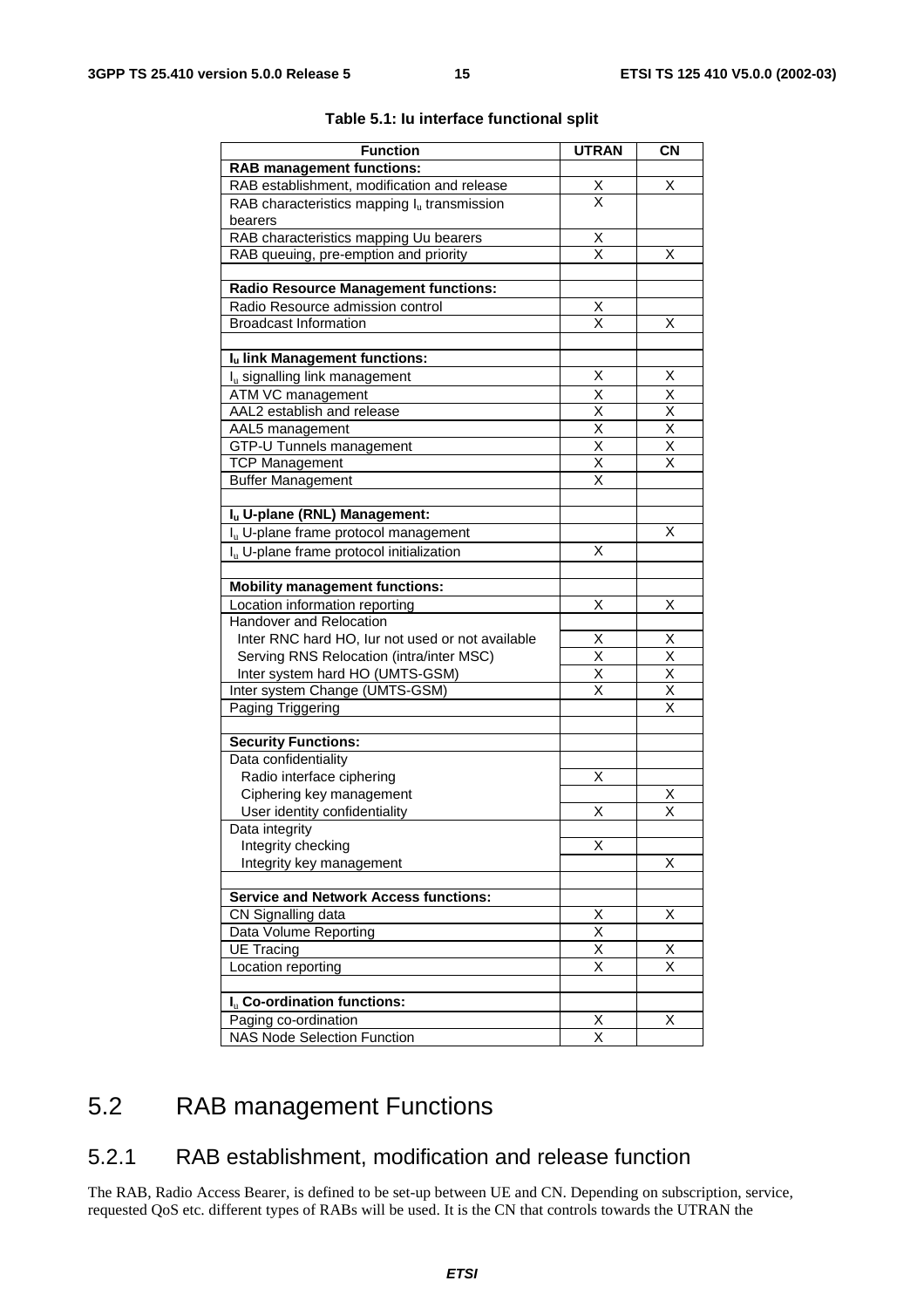establishment, modification or release of a RAB. Furthermore, the CN selects the type of the transport bearer, i.e. ATM or IP.

The RAB identity is allocated by CN by mapping the value for the NAS Binding information (from the actual protocol IE for the respective CN domain) to the RAB ID as specified in [3]. The RAB identity is globally significant on both the radio bearer and on the Iu bearer for a given UE in a particular CN domain.

RAB establishment, modification and release is a CN initiated function.

RAB establishment, modification and release is a UTRAN executed function.

RAB release request is a UTRAN initiated function, triggered when UTRAN e.g. fails to keep the RAB established with the UE.

### 5.2.2 RAB characteristics mapping to Uu bearers function

The RAB characteristics mapping function is used to map the radio access bearers to the Uu bearers. The mapping is performed during the establishment of the RAB. UTRAN shall perform the mapping between the bearers.

RAB mapping to Uu transmission bearers is a UTRAN function.

### 5.2.3 RAB characteristics mapping to Iu transport bearers

The RAB characteristics mapping function is used to map the radio access bearers to the Iu interface transport bearers. The mapping is performed during the establishment of the RAB.

UTRAN shall perform this mapping between the bearers if AAL2 is used, since it is the UTRAN that establishes the AAL2 connections.

In case of RAB towards the PS domain, UTRAN shall perform the mapping between the radio access bearers and the IP layer.

RAB characteristics mapping to Iu transport bearers is a UTRAN function.

### 5.2.4 RAB queuing, pre-emption and priority function

The allocation/retention priority level of a RAB is determined by the CN based on e.g. subscription information, QoS information etc. Accordingly, the CN shall request RAB establishment or modification with an indication of the priority level and the pre-emption capability of that RAB and the queuing vulnerability. Queuing and resource pre-emption shall be performed by UTRAN accordingly.

RAB queuing, pre-emption and allocation/retention priority handling is a UTRAN controlled function.

RAB queuing, pre-emption and allocation/retention priority setting is a CN function.

### 5.3 Radio Resource Management over Iu

#### 5.3.1 Radio resource admission control

When UTRAN receives a request to establish or modify a radio access bearer from the CN, the current radio resource situation is analysed and the admission control either accepts or rejects the request. This is called "Radio resource admission control" and is handled by the UTRAN. If the request is queued, it is handled by the RAB queuing, preemption and priority function.

### 5.3.2 Broadcast information management

This function consists in the broadcast from network toward UE of some information in the coverage area of the whole network or different parts of the network.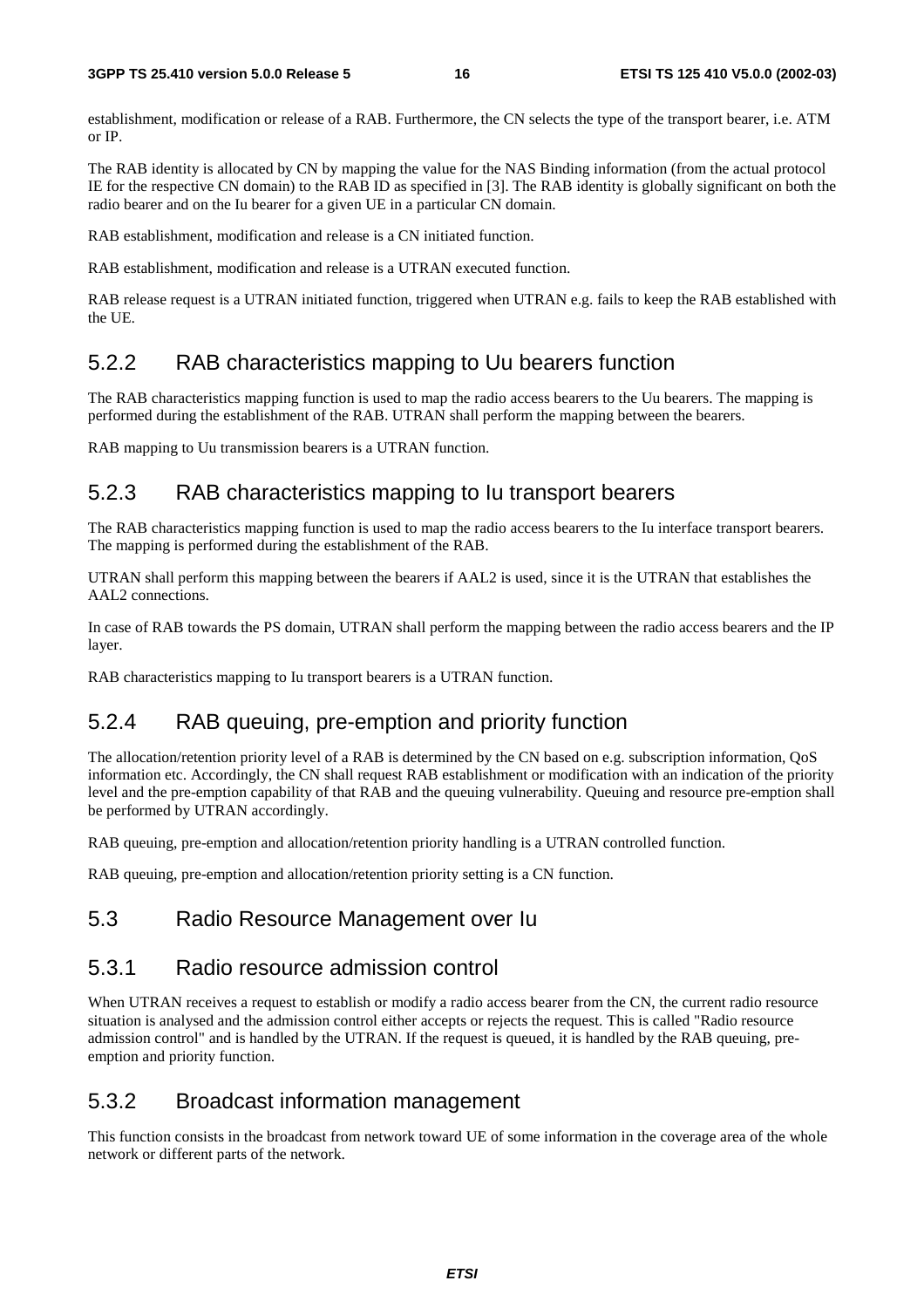There are two kinds of Broadcast information management. UTRAN broadcast information, and Cell Broadcast information management. All UTRAN broadcast information management shall be handled locally within UTRAN. All Cell Broadcast information is controlled by CN and executed by UTRAN.

## 5.4 Iu link Management functions

### 5.4.1 Iu Signalling Link Management function

The  $I<sub>u</sub>$  signalling link management function provides a reliable transfer of the radio network signalling between UTRAN and CN. Both CN and UTRAN manage the function.

This function is in particular responsible for Iu signalling connection establishment, which can be established either by the CN or the RNC and for I<sub>u</sub> signalling connection release, which is controlled by CN possibly upon UTRAN request.

### 5.4.2 ATM Virtual Connection Management function

This function refers to handling of ATM Virtual Connections (VCs) between CN and UTRAN.

This function shall be used to establish, maintain and release the ATM VCs. For permanent VCs, it is regarded to be an O&M function.

This function also includes the selection of a Virtual Circuit to be used for a particular RAB. The selection of ATM VC upon an Iu radio access bearer service request, shall be done by UTRAN. The selected VC shall fulfil the requirements of the request. The VC may consist of several sublinks: such as SCCP connections, AAL2 connections or IP flows.

### 5.4.3 AAL2 connection establish and release function

This function is used to establish and release the AAL type 2 connections between CN and UTRAN upon an Iu radio access bearer service request. Both UTRAN and CN are taking part in the establishment of AAL2 connection. UTRAN shall initiate both establishment and release of AAL2 connections. The use of AAL2 for Iu transmission bearers depends on type of CN.

### 5.4.4 AAL5 management function

AAL5 connections between CN and UTRAN shall be pre-configured at system initialisation. Basic configuration is PVCs. For user data, SVC is possible.

The AAL5 management is a function handled by both the CN and the UTRAN.

### 5.4.5 GTP-U tunnels management function

This function is used to establish and release GTP-U tunnels between CN and UTRAN upon a radio access bearer service request. This involves assigning a tunnel identifier for each direction and the creation of a context containing the tunnel information. The tunnel identifier for the downlink is allocated by the UTRAN, and the tunnel identifier for the uplink is allocated by the CN. Both CN and UTRAN should maintain the context. The use of GTP-U for I<sub>u</sub> transport bearers depends on type of CN.

### 5.4.6 TCP Management Function

This function is used to establish and release the TCP connections between CN and UTRAN over I<sub>u</sub>-BC.

The TCP management function exists in both UTRAN and CN.

### 5.4.7 Buffer Management

Congestion control shall be performed over the Iu user plane using buffer management and no flow control.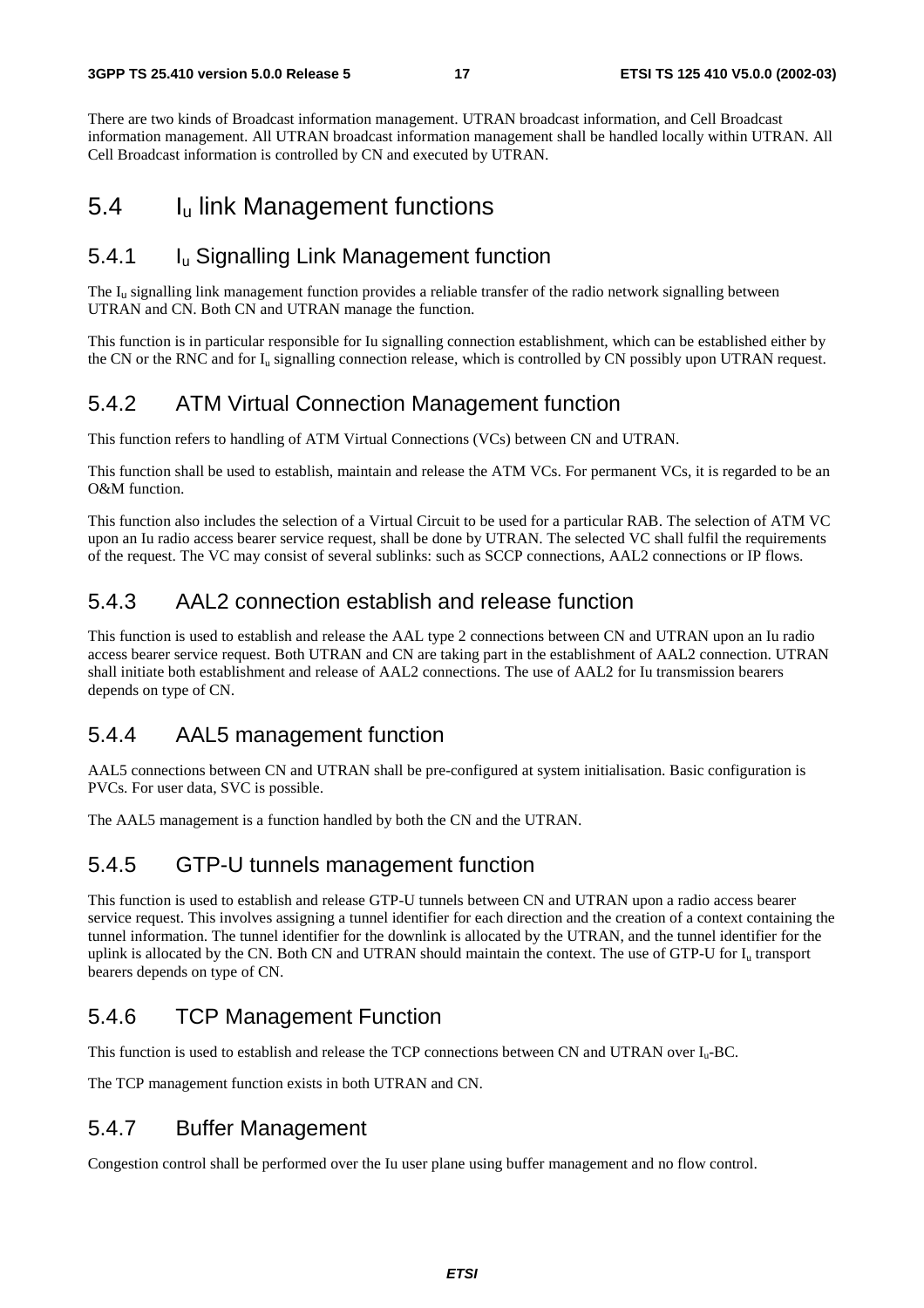This function includes buffers to store received packet data units that at reception can not be processed due to e.g. congestion. In UTRAN, there must be a buffer management function handling received packets from the peer CN node.

The used mechanism is not in the scope of the present document and not relevant to be standardised.

Buffer management is a UTRAN function.

#### 5.4.8 RTP Session Management Function

This function is used to establish and release RTP sessions between CN and UTRAN upon a radio access bearer service request. This involves assigning a RTP session identifier for each direction and the creation of a context containing the RTP session information. The RTP session identifier for the downlink is allocated by the UTRAN, and the RTP session identifier for the uplink is allocated by the CN. Both CN and UTRAN should maintain the RTP session context. The use of RTP for Iu transport bearers depends on type of CN.

### 5.5 Iu U-plane (RNL) Management Functions

### 5.5.1 Iu U-plane frame protocol mode selection function

The I<sub>u</sub> UP in the Radio Network Layer provides modes of operation that can be activated on RAB basis. For a given RAB, the  $I_{\text{u}}$  UP operates either in a Transparent or in Support mode.  $I_{\text{u}}$  U-plane frame protocol mode is selected by the CN. A set of appropriate U-plane version(s) is indicated within RANAP. The final U-plane version is selected during the Iu UP initiation procedure among the indicated version(s).

This function is a CN function.

### 5.5.2 Iu U-plane frame protocol initialisation

 $I_{u}$  U-plane frame protocol is initialised by the UTRAN. In certain cases, as described in [15], the  $I_{u}$  U-plane frame protocol may be initialised by the CN.

### 5.6 Mobility Management Functions

### 5.6.1 Location information update function

Some functionality within the CN, needs information about the present location of an active UE, i.e. a UE with established signalling connection. The Location information update function is used to transfer this information from the UTRAN to the CN. It is the UTRAN responsibility to send this information initially at the signalling connection establishment for a UE and at any change of the UE location as long as the signalling connection exists. For this function, the location information shall be at Location and Routing Area level.

#### 5.6.2 Handover and Relocation functions

#### 5.6.2.1 Inter RNC hard HO function, Iur not used or not available

This functionality includes procedures for handover from one RNC to another RNC when Iur interface is not used or is not available, i.e. soft handover is not possible. The connection is switched in the CN, so both UTRAN and CN are involved. Both intra and inter CN entity cases are applicable. This functionality includes also the moving of the Serving RNS functionality from one RNC to another RNC.

#### 5.6.2.2 Serving RNS Relocation function

This functionality allows moving the Serving RNS functionality from one RNC to another RNC, e.g. closer to where the UE has moved during the communication. The Serving RNS Relocation procedure may be applied when active cell management functionality has created a suitable situation for it. Both UTRAN and CN are involved.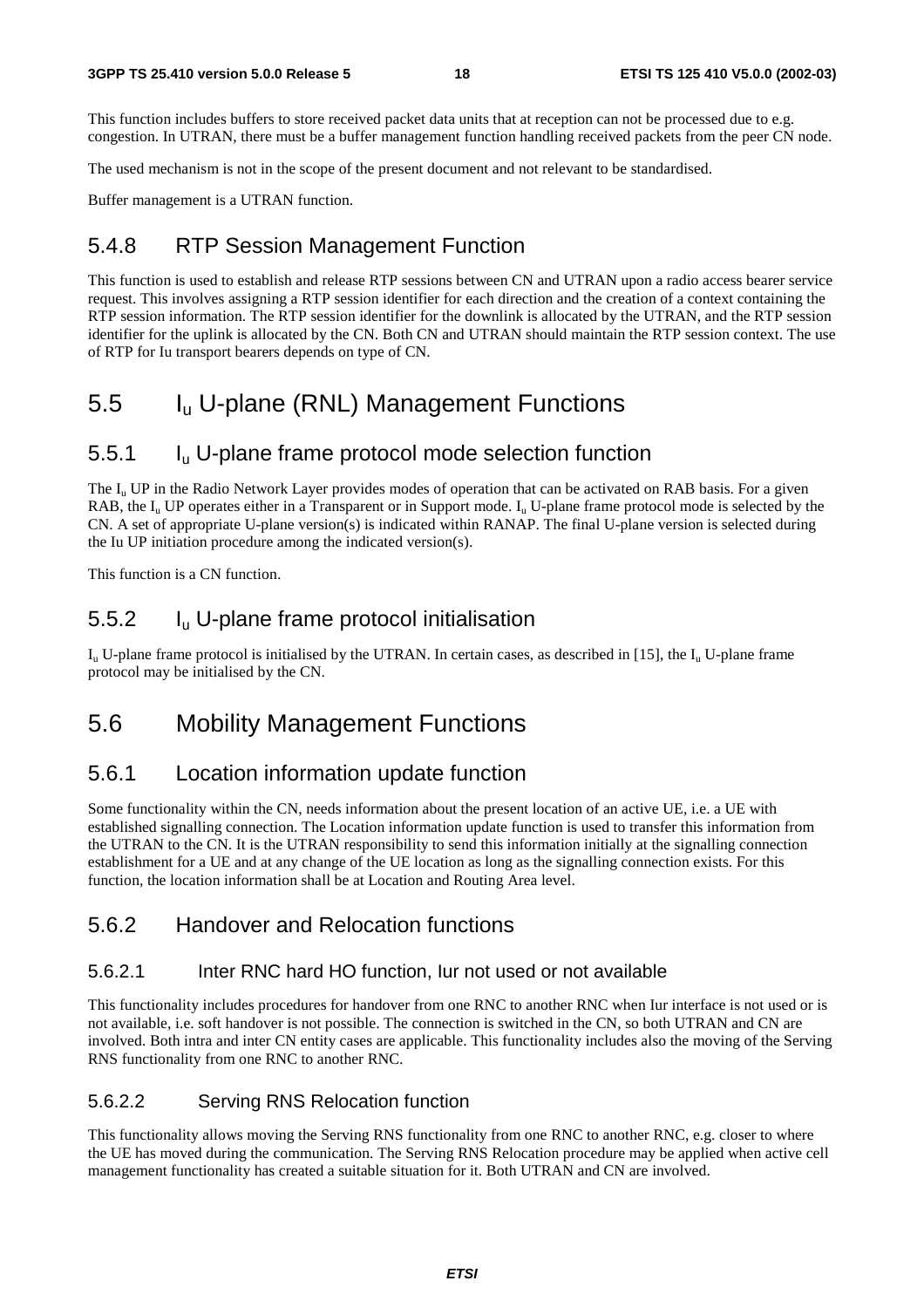#### 5.6.2.3 Inter system Handover (e.g. UMTS-GSM) function

Inter system handover is performed when a mobile hands over between cells belonging to different systems such as GSM and UMTS. For intersystem handover between UMTS and GSM, the GSM procedures are used within the GSM network. Both UTRAN and CN are involved.

NOTE: The GSM BSSMAP procedures are outside the scope of the present document.

### 5.6.2A Inter System Change (e.g. UMTS-GSM) function

Inter system change is performed when a GPRS attached mobile moves from cells belonging to different systems such as GSM and UMTS. For intersystem change between UMTS and GSM, the GPRS procedures are used within the GPRS network. Both UTRAN and CN are involved.

### 5.6.3 Paging Triggering

The Core Network shall, when considered necessary, trigger the Location/Routing/RNC Area paging in the UTRAN system.

### 5.7 Security Functions

### 5.7.1 Data Confidentiality

#### 5.7.1.1 Radio interface ciphering function

The radio interface shall be ciphered upon request of the Core Network. Both Signalling and user data may be subject to ciphering. The ciphering shall be done within UTRAN.

#### 5.7.1.2 Ciphering key management function

The ciphering key and the permitted algorithm shall be supplied by the CN. UTRAN selects the used algorithm.

### 5.7.2 Data integrity

#### 5.7.2.1 Integrity checking

The purpose of the integrity check is to make sure that the signalling continues between the same elements as by authentication. The integrity check shall be done within the UTRAN.

#### 5.7.2.2 Integrity key management

The integrity key and the permitted algorithm shall be supplied by the CN. UTRAN selects the used algorithm.

### 5.8 Service and Network Access Functions

### 5.8.1 Core Network signalling data transfer function

The NAS CN signalling data such as Call Control (CC), Session Management (SM), Mobility Management (MM), Short Message Services Point to Point and Supplementary Services (SS) shall be transparently conveyed between the CN and the UE. Over the Iu interface, the same Iu interface channel that is used for the UTRAN-CN signalling shall be used.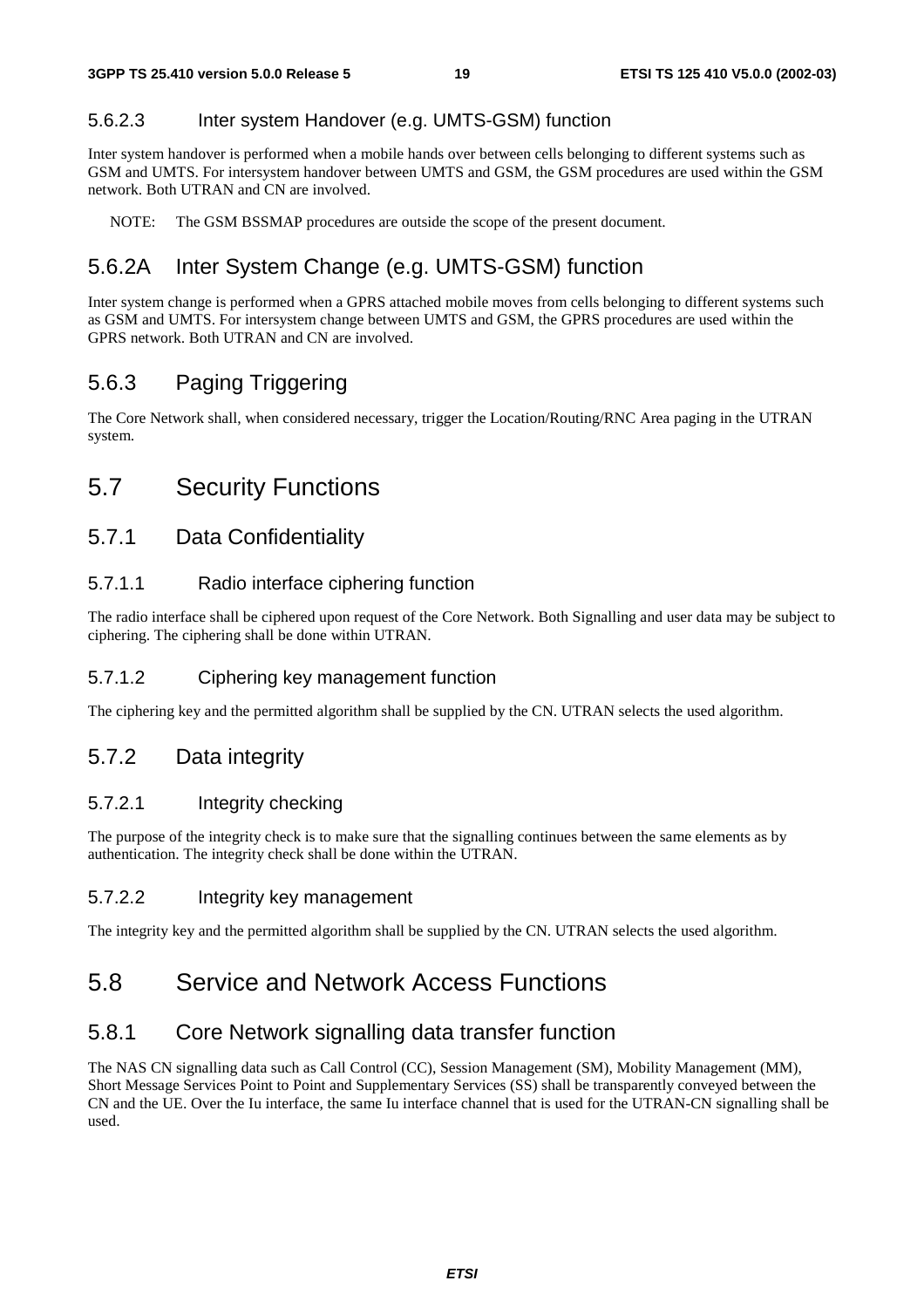### 5.8.2 Data Volume Reporting

The data volume reporting function is used to report the volume of unacknowledged data to the CN. The function shall be in the UTRAN and is triggered from the CN.

### 5.8.3 UE Tracing

This feature allows tracing of various events related to the UE and its activities. This is an O&M functionality.

### 5.8.4 Location reporting function

The positioning function performs the determination of the geographical position for an UE. The location reporting function transfers the positioning information between the UTRAN and the CN according to CN commands. This function involves UTRAN and CN.

# 5.9 Co-ordination Functions

### 5.9.1 Paging Co-ordination function

The two CN domain architecture implies need for a page co-ordination, i.e. handling of page triggered by one CN node when UE has a signalling connection to the other CN node. The paging co-ordination is performed by UTRAN and/or optionally by CN. The Common ID is used for UTRAN paging co-ordination. The CN provides the UTRAN with the Common ID.

The paging co-ordination is a UTRAN function. Optionally the paging co-ordination may be performed in the CN.

### 5.9.2 NAS Node Selection Function

The optional NAS Node Selection Function enables the RNC to initially assign CN resources to serve a UE and subsequently setup a signalling connection to the assigned CN resource.

The method by which the RNC initially assigns CN resources is implementation dependent.

The NNSF is described in detail in [25].

# 6 I<sub>u</sub> Interface Protocol Structure

# 6.1 General

The Radio Network signalling over Iu consists of the Radio Access Network Application Part (RANAP). The RANAP protocol consists of mechanisms to handle all procedures between the CN and UTRAN. It is also capable of conveying messages transparently between the CN and the UE without interpretation or processing by the UTRAN.

Over the  $I_u$  interface the RANAP protocol is, e.g. used for:

- Facilitate a set of general UTRAN procedures from the Core Network such as paging -notification as defined by the notification SAP in [3].
- Separate each User Equipment (UE) on the protocol level for mobile specific signalling management as defined by the dedicated SAP in [3].
- Transfer of transparent non-access signalling as defined in the dedicated SAP in [3].
- Request of various types of UTRAN Radio Access Bearers through the dedicated SAP in [3].
- Perform the SRNS Relocation function.

The Radio Access Bearers are provided by the Access Stratum.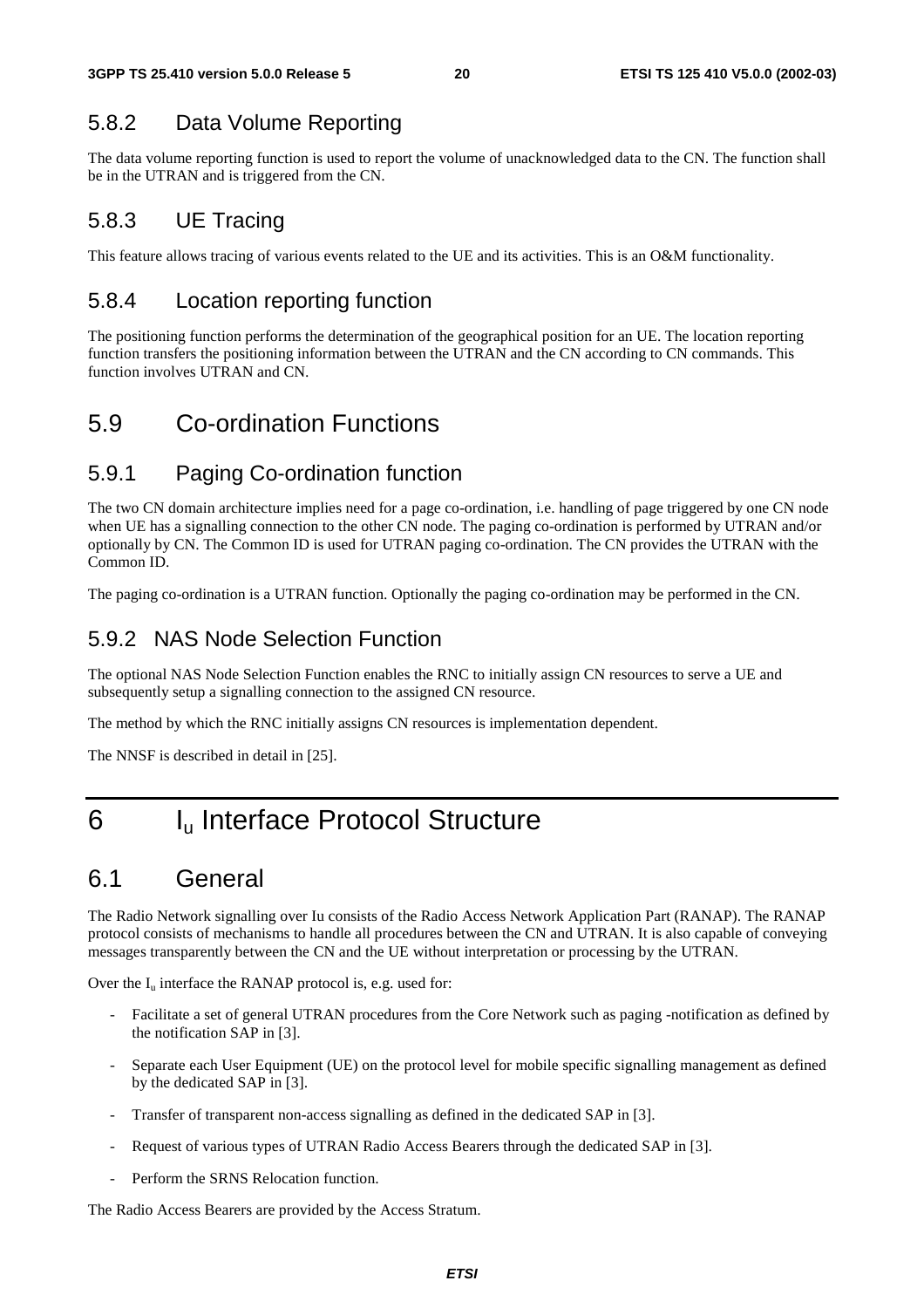Over Iu-BC, a datagram mechanism is used, so there is no clear separation of control and user planes, and the SABP protocol is used for data transfer and signalling.

# 6.2 Iu-CS

Figure 6.1 shows the protocol structure for  $I_u$ -CS, following the structure described in [1].

| Radio<br><b>Network</b> |                              | <b>Control Plane</b> |  |                     |                                                  |     | <b>User Plane</b>   |                                |
|-------------------------|------------------------------|----------------------|--|---------------------|--------------------------------------------------|-----|---------------------|--------------------------------|
| Layer                   | <b>RANAP</b>                 |                      |  |                     |                                                  |     |                     | <b>Iu UP Protocol</b><br>Layer |
| Transport<br>Network    | Transport Network            | User   Plane         |  |                     | <b>Transport Network</b><br><b>Control Plane</b> |     | Transport   Network | $\overline{U}$ ser   Plane     |
| Layer                   |                              |                      |  | Q.2630.2            | <b>FFS</b>                                       |     |                     |                                |
|                         |                              |                      |  |                     |                                                  |     |                     |                                |
|                         |                              | <b>SCCP</b>          |  | Q.2150.1            | $FFS**$                                          |     |                     |                                |
|                         | M3UA                         | MTP3b                |  | MTP3b               |                                                  |     |                     |                                |
|                         |                              | SSCF-<br><b>NNI</b>  |  | SSCF-<br><b>NNI</b> |                                                  |     |                     | RTP/                           |
|                         | <b>SCTP</b>                  | <b>SSCOP</b>         |  | <b>SSCOP</b>        |                                                  |     | AAL <sub>2</sub>    | RTCP*)                         |
|                         | $_{\text{IP}}$               | AAL5                 |  | AAL5                | IP                                               |     |                     | UDP/IP                         |
|                         |                              |                      |  |                     |                                                  |     |                     |                                |
|                         | Data Link<br>$\mathbf{I}$    | <b>ATM</b>           |  | <b>ATM</b>          | Data Link                                        |     | <b>ATM</b>          | Data Link                      |
|                         | $\mathbf{I}$<br>$\mathbf{1}$ |                      |  | Physical Layer      |                                                  | n I |                     |                                |
|                         |                              |                      |  |                     |                                                  |     |                     |                                |

\*) RTCP is optional

\*\*) depends on the interworking alternative selected (see [7])

**Figure 6.1: Iu –Interface Protocol Structure towards CS Domain**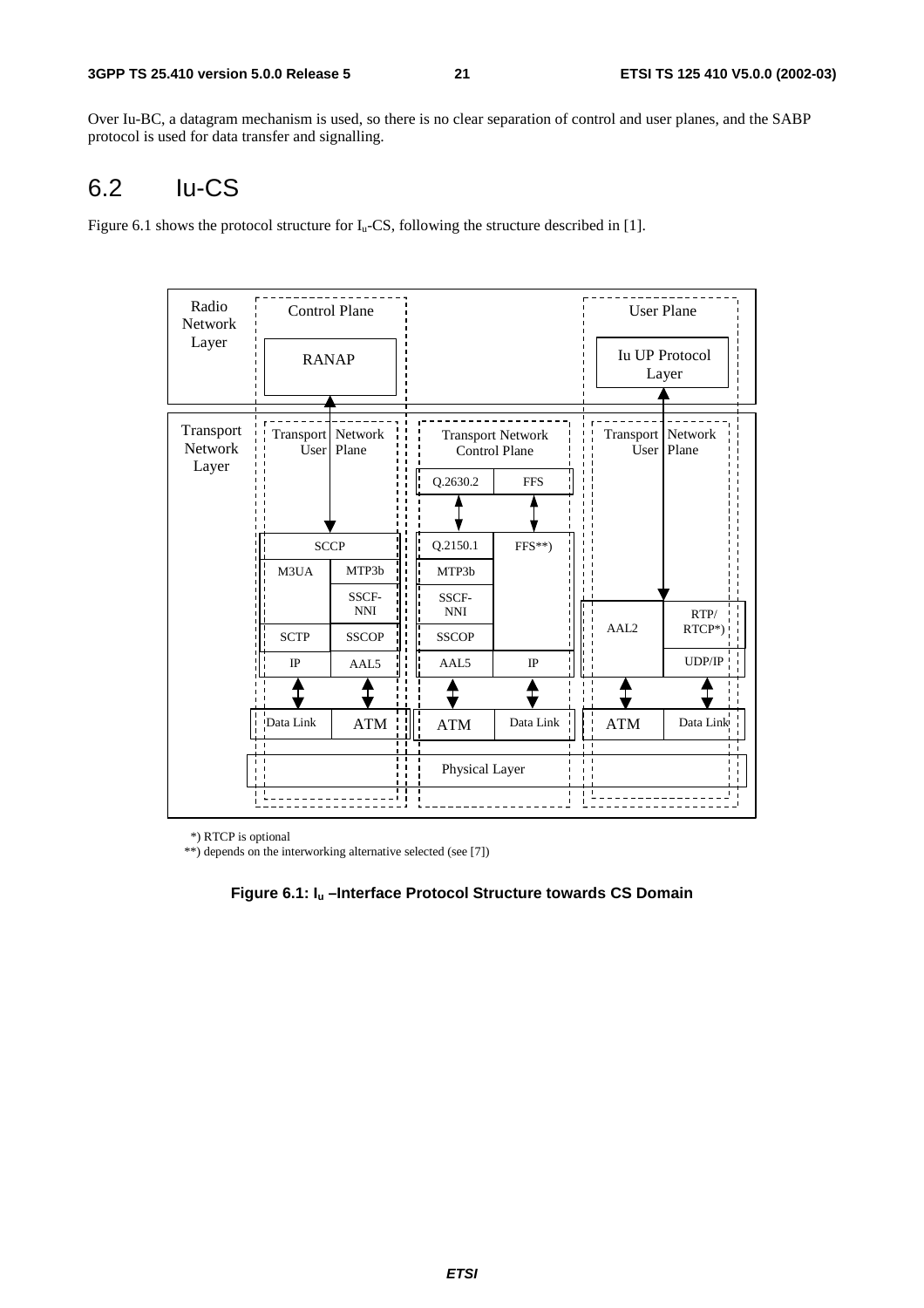# 6.3 Iu-BC

Figure 6.2 shows the protocol structure for the  $I_u$ -BC.



**Figure 6.2: Iu Interface Protocol Structure towards Broadcast Domain**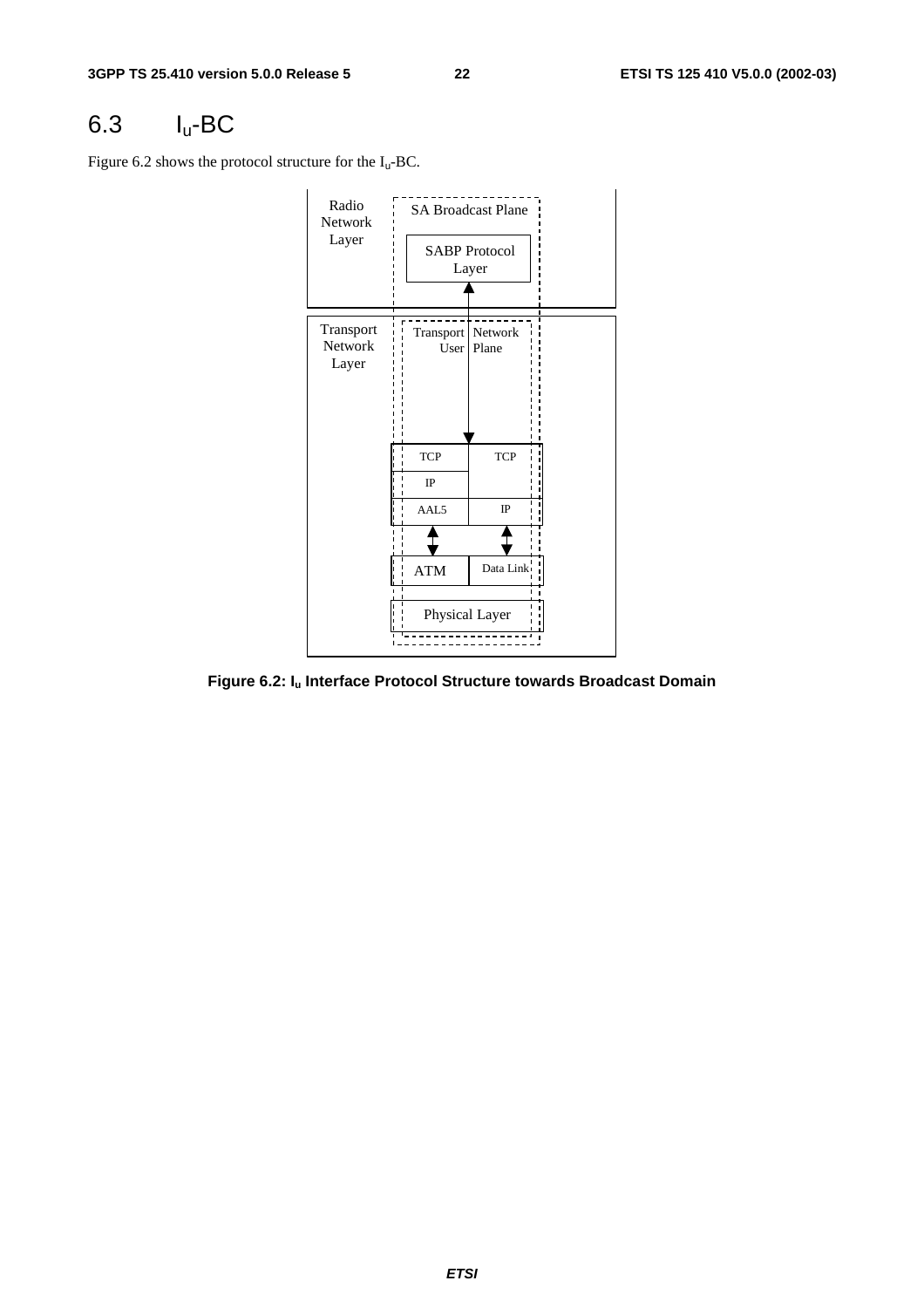# $6.4$  I<sub>u</sub>-PS

Figure 6.3 shows the protocol structure for Iu-PS, following the structure described in [1].



**Figure 6.3: Iu Interface Protocol Structure towards PS Domain**

# 7 Other I<sub>u</sub> Interface Specifications

# 7.1 UTRAN I<sub>u</sub> Interface: Layer 1 (3GPP TS 25.411)

3GPP TS 25.411 [4] specifies the range of physical layer technologies that may be used to support the Iu interface.

# 7.2 UTRAN I<sub>u</sub> Interface: Signalling Transport (3GPP TS 25.412)

3GPP TS 25.412 [5] specifies the signalling bearers for the RANAP and transport network control plane protocols for both Iu-PS and Iu-CS.

# 7.3 UTRAN I<sub>u</sub> Interface: RANAP Specification (3GPP TS 25.413)

3GPP TS 25.413 [6] specifies the RANAP protocol for radio network control plane signalling over the Iu interface.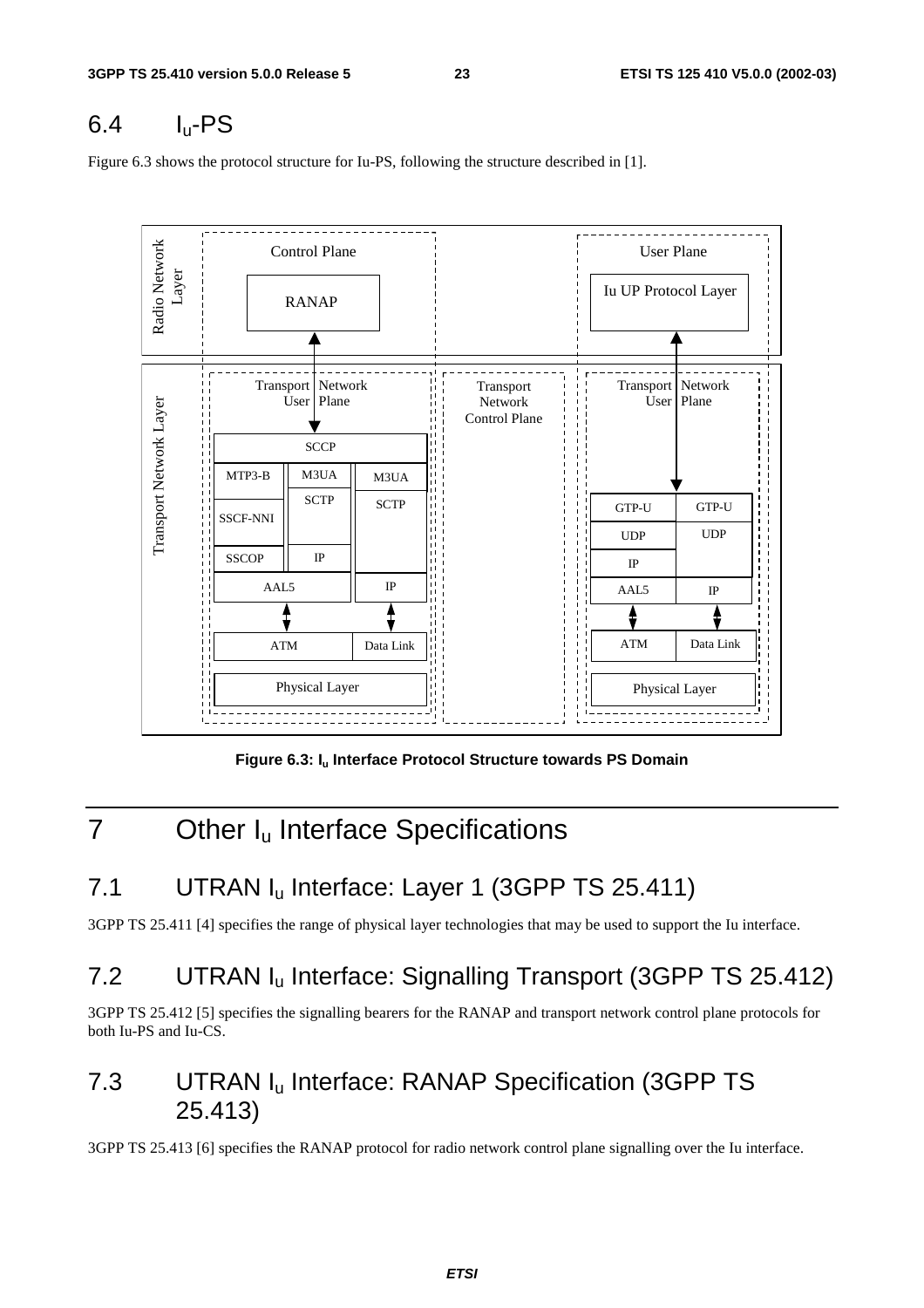# 7.4 UTRAN I<sub>u</sub> Interface: Data Transport and Transport Signalling (3GPP TS 25.414)

3GPP TS 25.414 [7] specifies the transport bearers for the user plane of the Iu interface. It also specifies the protocol used to control these transport bearers.

# 7.5 UTRAN I<sub>u</sub> Interface: CN-UTRAN User Plane Protocol (3GPP TS 25.415)

3GPP TS 25.415 [8] specifies the user plane frame handling protocol for the Iu interface.

# 7.6 UTRAN Iu Interface: Service Area Broadcast Protocol SABP (3GPP TS 25.419)

3GPP TS 25.419 [14] specifies the communication requirements over the Iu interface towards the BC domain.

# 7.7 Summary

The present document, 3GPP TS 25.410, specifies the general aspects and principles of the  $I_u$  interface as a whole.

The relationship between the other technical specifications that define the UTRAN Iu interface is shown in figure 7.1.



#### **Figure 7.1: Summary of Iu Interface Specification Structure**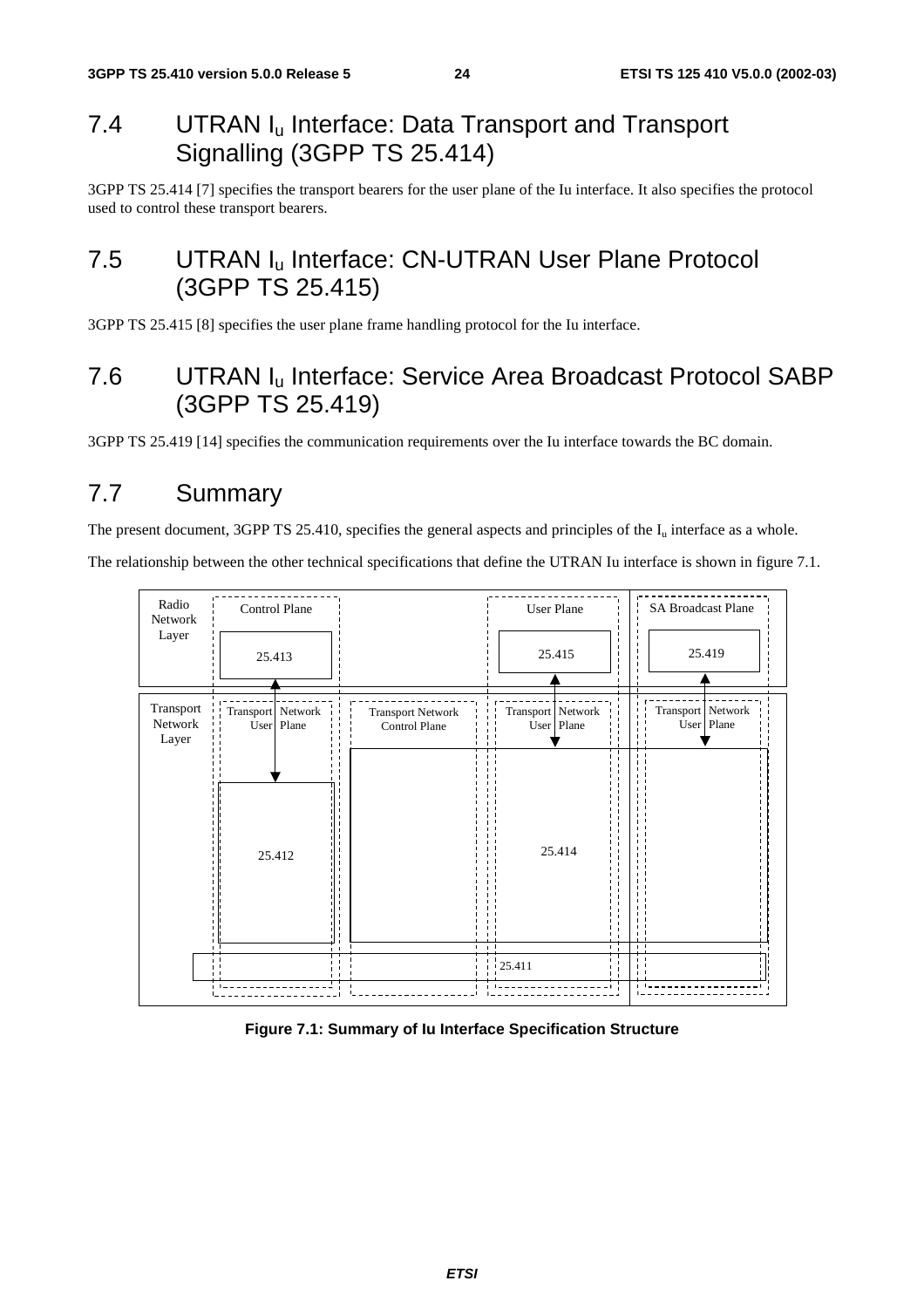# Annex A (informative): Change history

| <b>Change history</b> |         |                          |           |                       |                                                        |  |  |  |
|-----------------------|---------|--------------------------|-----------|-----------------------|--------------------------------------------------------|--|--|--|
| TSG RAN#              | Version | CR.                      | Tdoc RAN  | <b>New</b><br>Version | Subject/Comment                                        |  |  |  |
| <b>RAN 05</b>         |         |                          |           |                       |                                                        |  |  |  |
|                       |         | $\overline{\phantom{0}}$ |           | 3.0.0                 | Approved at TSG RAN #5 and placed under Change Control |  |  |  |
| <b>RAN 06</b>         | 3.0.0   | $\overline{\phantom{0}}$ |           | 3.1.0                 | Approved at TSG RAN #6 and placed under Change Control |  |  |  |
| <b>RAN 07</b>         | 3.1.0   | $\overline{\phantom{0}}$ |           | 3.2.0                 | Approved at TSG RAN #7                                 |  |  |  |
| <b>RAN 10</b>         | 3.2.0   | 005<br>007<br>800        | RP-000609 | 3.3.0                 | Approved at TSG RAN #10                                |  |  |  |
|                       |         |                          |           |                       |                                                        |  |  |  |

| <b>Change history</b> |      |                 |           |            |                                                           |       |            |  |  |
|-----------------------|------|-----------------|-----------|------------|-----------------------------------------------------------|-------|------------|--|--|
| <b>Date</b>           | TSG# | <b>TSG Doc.</b> | <b>CR</b> | <b>Rev</b> | Subject/Comment                                           | Old   | <b>New</b> |  |  |
| 03/2001               | 11   | RP-010163       | 15        |            | Approved at TSG RAN #11 and placed under Change Control   |       | 4.0.0      |  |  |
| 06/2001               | 12   | RP-010372 018   |           |            | Approved at TSG RAN #12                                   | 4.0.0 | 4.1.0      |  |  |
| 06/2001               | 12   | RP-010391 022   |           |            | Approved at TSG RAN #12                                   | 4.0.0 | 4.1.0      |  |  |
| 09/2001               | 13   | RP-010577 020   |           | 4          | Intersystem Change clarifications                         | 4.1.0 | 4.2.0      |  |  |
| 09/2001               | 13   | RP-010593 021   |           | 2          | Iu UP version selection                                   | 4.1.0 | 4.2.0      |  |  |
| 09/2001               | 13   | RP-0106971009   |           |            | Iu connection principles enhancement, CS domain           | 4.1.0 | 4.2.0      |  |  |
| 12/2001               | 14   | RP-010847 024   |           |            | SS7 point codes over lu-cs                                | 4.2.0 | 4.3.0      |  |  |
| 12/2001               | 14   | RP-0108471026   |           |            | <b>Iu-BC Connectivity</b>                                 | 4.2.0 | 4.3.0      |  |  |
| 12/2001               | 14   | RP-010847 028   |           |            | SCCP Connection Release Initiated by RNC in Abnormal case | 4.2.0 | 4.3.0      |  |  |
| 12/2001               | 14   | RP-010847 031   |           |            | Addition of "Specification Notations" Section             | 4.2.0 | 4.3.0      |  |  |
| 12/2001               | 14   | RP-010870 029   |           |            | Confusing use of "per CN Domain"                          | 4.2.0 | 4.3.0      |  |  |
| 03/2002               | 15   | RP-0201891032   |           | 3          | Introduction of IP transport option in UTRAN              | 4.3.0 | 5.0.0      |  |  |
| 03/2002               | 15   | RP-020257 036   |           |            | NNSF Impacts upon the Iu Interface Connectivity           | 4.3.0 | 5.0.0      |  |  |

**ETSI**